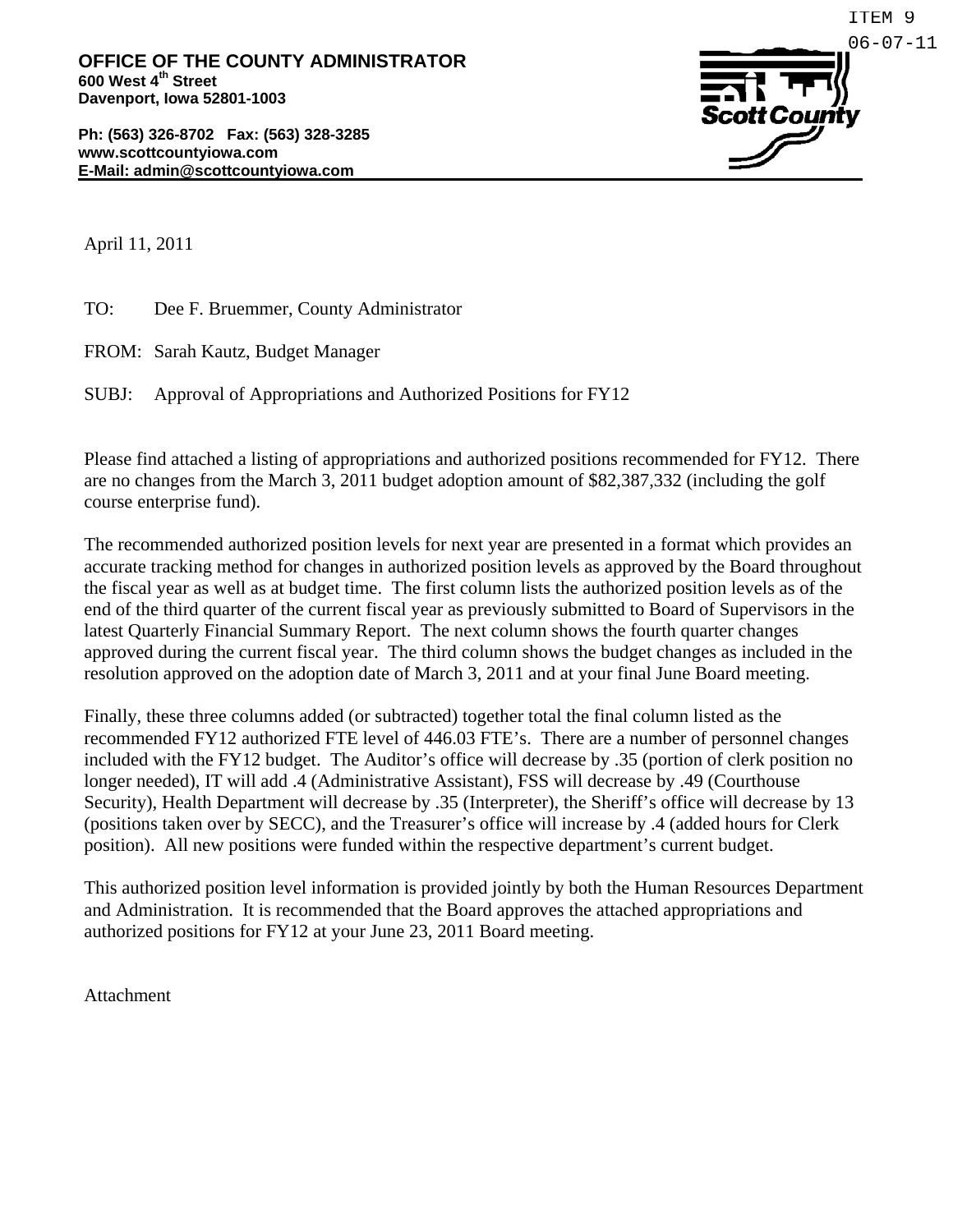# **SCOTT COUNTY**

## **APPROPRIATIONS AND AUTHORIZED POSITIONS**

## **FOR FY12**



**June 2011**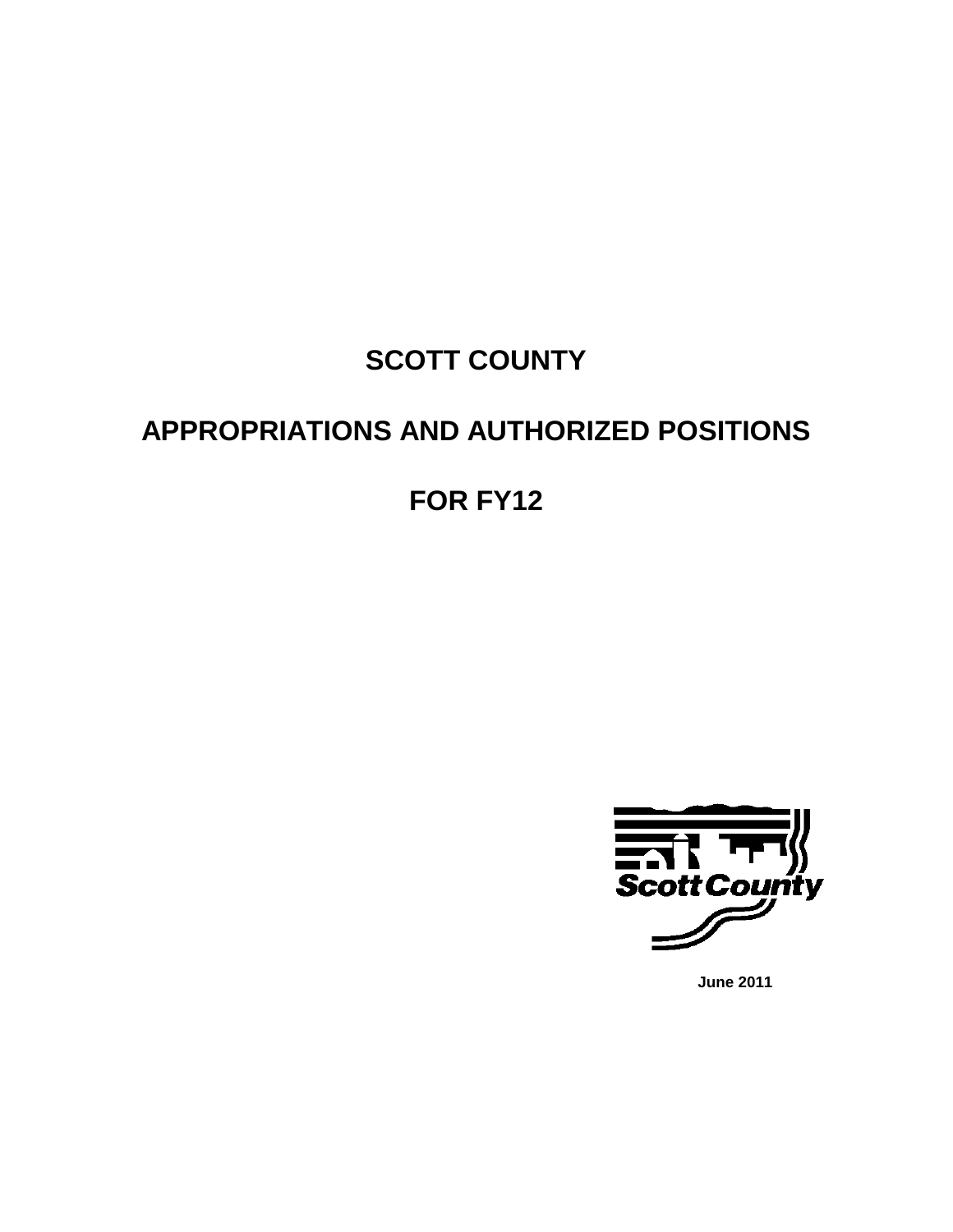### **SCOTT COUNTY FY12 APPROPRIATIONS AND AUTHORIZED POSITIONS**

### **TABLE OF CONTENTS**

| <b>Summary Schedules</b>                                                              | Page  |
|---------------------------------------------------------------------------------------|-------|
| Appropriation Summary - by Department<br>Authorized FTE Listing Summary by Department | h - 1 |

| <b>Detail Schedules</b><br><b>DEPARTMENTS:</b> | <b>Page</b> | <b>FTE</b><br><b>Page</b> |
|------------------------------------------------|-------------|---------------------------|
| Administration                                 | $a-1$       | $b-2$                     |
| Attorney                                       | $a-1$       | $b-2$                     |
| Auditor                                        | $a-1$       | $b-3$                     |
| <b>Capital Projects</b>                        | $a-1$       | n/a                       |
| <b>Community Services</b>                      | a-1         | $b-4$                     |
| Conservation                                   | $a-2$       | $b-5$                     |
| <b>Golf Course</b>                             | $a-2$       | $b-5$                     |
| <b>Debt Service</b>                            | $a-2$       | n/a                       |
| <b>Facility and Support Services</b>           | $a-2$       | $b-4$                     |
| Health                                         | $a-2$       | $b - 6$                   |
| <b>Human Resources</b>                         | $a-3$       | $b-6$                     |
| <b>Human Services</b>                          | $a-3$       | n/a                       |
| Information Technology                         | $a-3$       | $b-3$                     |
| Juvenile Court Services                        | $a-3$       | $b-7$                     |
| Non-Departmental                               | $a-3$       | n/a                       |
| Planning & Development                         | $a-4$       | $b-7$                     |
| Recorder                                       | $a-4$       | $b-7$                     |
| Secondary Roads                                | $a-4$       | $b-8$                     |
| <b>Sheriff</b>                                 | $a-4$       | $b-9$                     |
| Supervisors                                    | $a-5$       | $b-9$                     |
| Treasurer                                      | $a-5$       | $b-10$                    |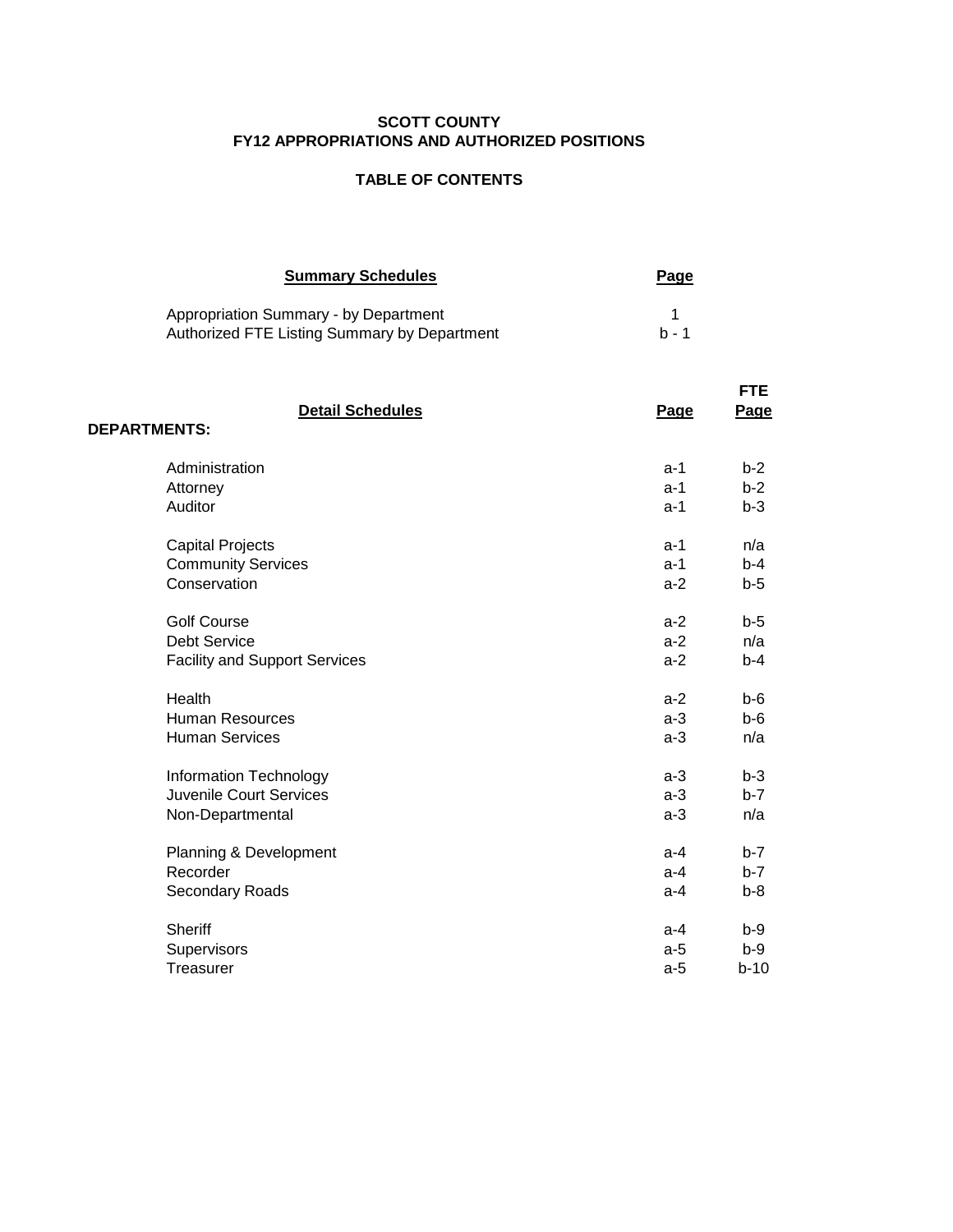### **SCOTT COUNTY FY12 APPROPRIATIONS AND AUTHORIZED POSITIONS**

## **TABLE OF CONTENTS (cont.)**

| <b>Detail Schedules</b><br><b>AUTHORIZED AGENCIES:</b> | <u>Page</u> |
|--------------------------------------------------------|-------------|
|                                                        |             |
| <b>Bi-State Planning</b>                               | a-5         |
| Buffalo Volunteer Ambulance                            | $a-5$       |
| Center For Alcohol & Drug Services                     | a-5         |
| Center For Active Seniors, Inc.                        | a-5         |
| <b>Community Health Care</b>                           | a-6         |
| Durant Volunteer Ambulance                             | a-6         |
|                                                        |             |
| <b>Emergency Management Agency</b>                     | а-6         |
| <b>Handicapped Development Center</b>                  | a-6         |
|                                                        |             |
| <b>Humane Society</b>                                  | a-6         |
| Library                                                | $a-7$       |
| Medic Ambulance                                        | $a-7$       |
|                                                        |             |
| <b>QC Convention/Visitors Bureau</b>                   | $a-7$       |
| QC First                                               | a-7         |
| <b>VF Community Mental Health Center</b>               | a-7         |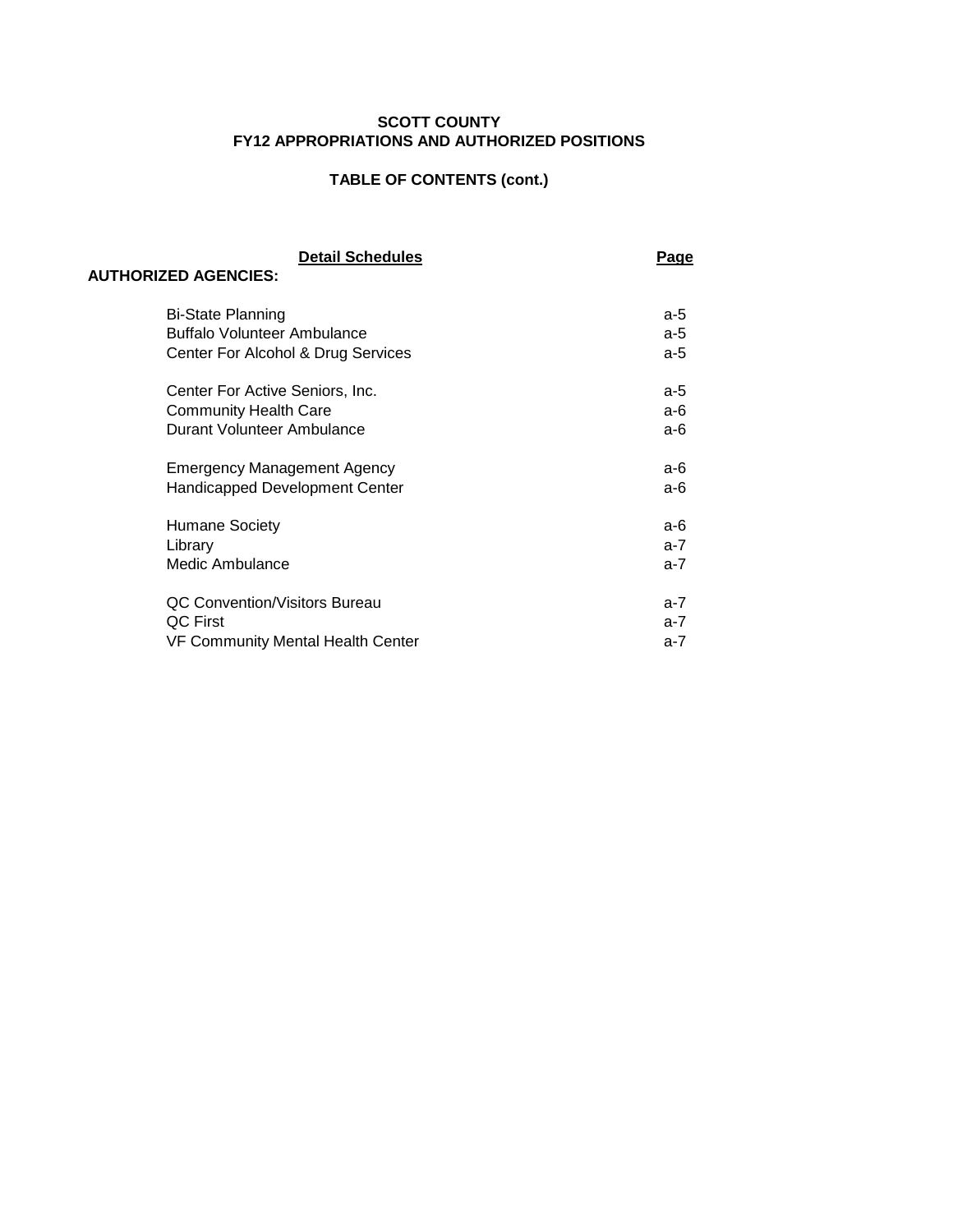| <b>Description</b>                     | <b>FY12</b><br><b>Adopted</b> | <b>Changes</b> | <b>FY12</b><br>Appropriated |
|----------------------------------------|-------------------------------|----------------|-----------------------------|
| Administration                         | 495.151                       | \$0.00         | 495.151                     |
| Attorney                               | 2,782,503                     | 0.00           | 2,782,503                   |
| Auditor                                | 1.436.862                     | 0.00           | 1,436,862                   |
| <b>Authorized Agencies</b>             | 16,348,985                    | 0.00           | 16,348,985                  |
| Capital Improvements (general)         | 2,286,089                     | 0.00           | 2.286,089                   |
| <b>Community Services</b>              | 10,533,346                    | 0.00           | 10,533,346                  |
| Conservation (net of golf course)      | 4,205,366                     | 0.00           | 4,205,366                   |
| Debt Service (net of refunded debt)    | 2,243,765                     | 0.00           | 2,243,765                   |
| <b>Facility &amp; Support Services</b> | 3,445,753                     | 0.00           | 3,445,753                   |
| Health                                 | 5,896,093                     | 0.00           | 5,896,093                   |
| <b>Human Resources</b>                 | 410,471                       | 0.00           | 410 471                     |
| <b>Human Services</b>                  | 339,523                       | 0.00           | 339,523                     |
| Information Technology                 | 2,006,422                     | 0.00           | 2,006,422                   |
| Juvenile Court Services                | 1,029,510                     | 0.00           | 1,029,510                   |
| Non-Departmental                       | 5,380,434                     | 0.00           | 5,380.434                   |
| Planning & Development                 | 380,225                       | 0.00           | 380,225                     |
| Recorder                               | 781 414                       | 0.00           | 781 414                     |
| Secondary Roads                        | 5,846,280                     | 0.00           | 5,846,280                   |
| Sheriff                                | 13.221.846                    | 0.00           | 13,221 846                  |
| <b>Supervisors</b>                     | 292,812                       | 0.00           | 292.812                     |
| Treasurer                              | 1,873,119                     | 0.00           | 1,873,119                   |
| <b>SUBTOTAL</b>                        | 81.235.972                    | 0.00           | 81,235,972                  |
| <b>Golf Course Operations</b>          | <u>1,151,360</u>              | 0.00           | 1,151,360                   |
| <b>TOTAL</b>                           | 82,387,332                    | 0.00           | 82,387,332                  |

 $\sim$ 

 $\overline{4}$ 

 $\mathcal{F}^{\text{max}}_{\text{max}}$ 

 $\sim 10$ 

 $\hat{\mathcal{A}}$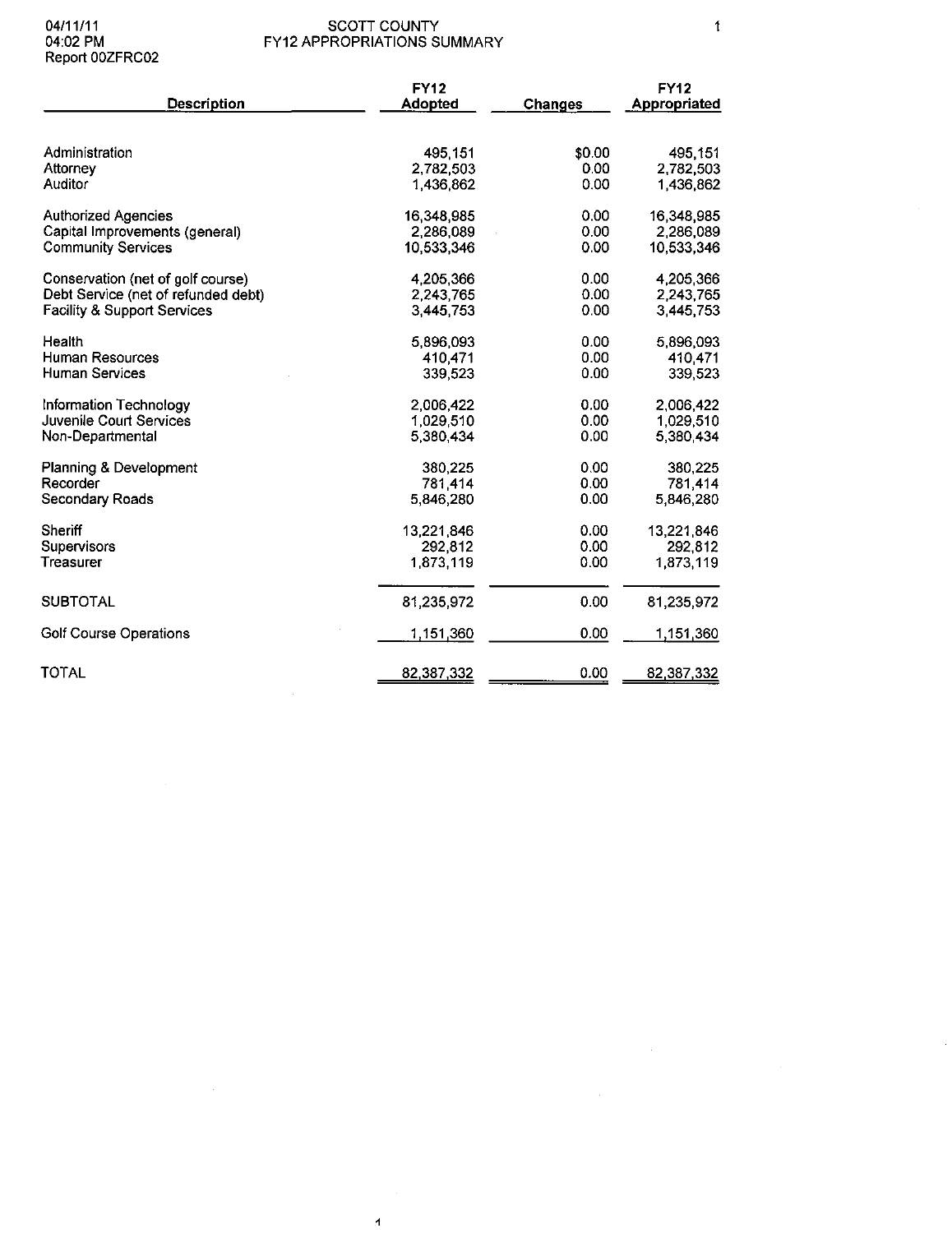04/11/11<br>03:05 PM<br>Report 00ZFRC03

 $\bar{z}$ 

 $\hat{\mathcal{L}}$ 

| <b>Description</b>                                                          | <b>FY12</b><br><b>Adopted</b>          | <b>Changes</b>               | <b>FY12</b><br>Appropriated            |
|-----------------------------------------------------------------------------|----------------------------------------|------------------------------|----------------------------------------|
| ORGANIZATION: ADMINISTRATION                                                |                                        |                              |                                        |
| <b>APPROPRIATIONS</b>                                                       |                                        |                              |                                        |
| Personal Services<br><b>Expenses</b><br><b>Supplies</b>                     | 482,851<br>9,500<br>2,800              | \$0.00<br>0.00<br>0.00       | 482,851<br>9.500<br>2,800              |
| <b>TOTAL APPROPRIATIONS</b>                                                 | 495,151                                | 0.00                         | 495,151                                |
| ORGANIZATION: ATTORNEY                                                      |                                        |                              |                                        |
| <b>APPROPRIATIONS</b>                                                       |                                        |                              |                                        |
| <b>Personal Services</b><br>Equipment<br><b>Expenses</b><br><b>Supplies</b> | 2,650,053<br>750<br>95,950<br>35,750   | 0.00<br>0.00<br>0.00<br>0.00 | 2,650,053<br>750<br>95,950<br>35,750   |
| TOTAL APPROPRIATIONS                                                        | 2,782,503                              | 0.00                         | 2,782,503                              |
| ORGANIZATION: AUDITOR                                                       |                                        |                              |                                        |
| <b>APPROPRIATIONS</b>                                                       |                                        |                              |                                        |
| <b>Personal Services</b><br><b>Expenses</b><br><b>Supplies</b>              | 1,160,822<br>246,840<br>29,200         | 0.00<br>0.00<br>0.00         | 1,160,822<br>246,840<br>29,200         |
| <b>TOTAL APPROPRIATIONS</b>                                                 | 1,436,862                              | 0.00                         | 1,436,862                              |
| ORGANIZATION: CAPITAL IMPROVEMENTS (GENERAL)                                |                                        |                              |                                        |
| <b>APPROPRIATIONS</b>                                                       |                                        |                              |                                        |
| Capital Improvements                                                        | 2,286,089                              | 0.00                         | 2,286,089                              |
| TOTAL APPROPRIATIONS                                                        | 2,286,089                              | 0.00                         | 2,286,089                              |
| ORGANIZATION: COMMUNITY SERVICES                                            |                                        |                              |                                        |
| <b>APPROPRIATIONS</b>                                                       |                                        |                              |                                        |
| <b>Personal Services</b><br>Equipment<br><b>Expenses</b><br>Supplies        | 852,251<br>1,782<br>9,673,698<br>5,615 | 0.00<br>0.00<br>0.00<br>0.00 | 852,251<br>1,782<br>9,673,698<br>5,615 |
| TOTAL APPROPRIATIONS                                                        | 10,533,346                             | 0.00                         | 10,533,346                             |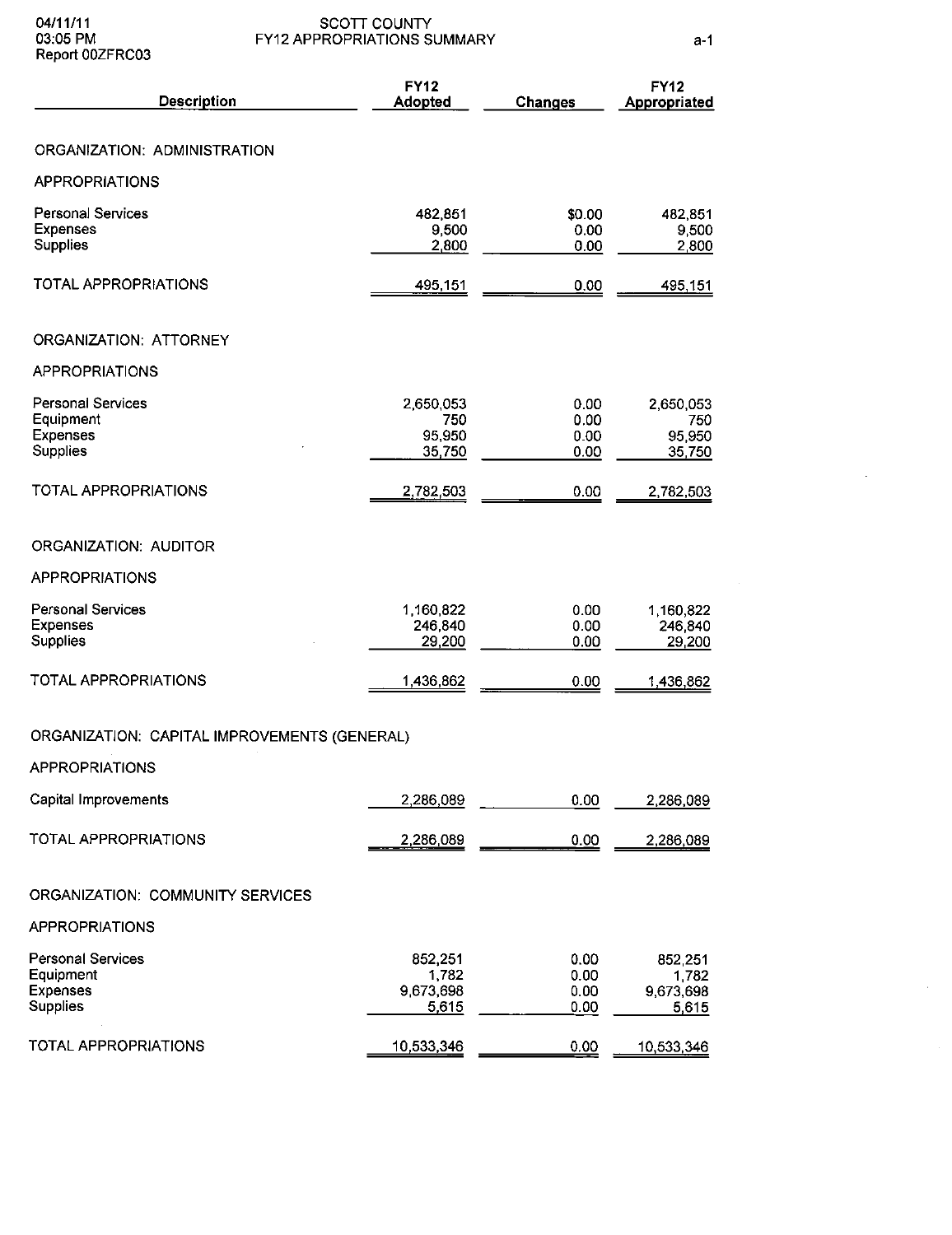| <b>Description</b>                                                                                  | Adopted                                               | <b>Changes</b>                         | Appropriated                                          |
|-----------------------------------------------------------------------------------------------------|-------------------------------------------------------|----------------------------------------|-------------------------------------------------------|
| ORGANIZATION: CONSERVATION                                                                          |                                                       |                                        |                                                       |
| <b>APPROPRIATIONS</b>                                                                               |                                                       |                                        |                                                       |
| <b>Personal Services</b><br>Equipment<br><b>Capital Improvements</b><br><b>Expenses</b><br>Supplies | 2,232,614<br>213,800<br>545,030<br>471,853<br>742,069 | \$0.00<br>0.00<br>0.00<br>0.00<br>0.00 | 2,232,614<br>213,800<br>545,030<br>471,853<br>742,069 |
| <b>TOTAL APPROPRIATIONS</b>                                                                         | 4,205,366                                             | 0.00                                   | 4,205,366                                             |
| ORGANIZATION: GLYNNS CREEK GOLF COURSE                                                              |                                                       |                                        |                                                       |
| <b>APPROPRIATIONS</b>                                                                               |                                                       |                                        |                                                       |
| <b>Personal Services</b><br>Equipment<br>Expenses<br><b>Supplies</b><br>Debt Service                | 631,555<br>200,000<br>113,855<br>130,950<br>75,000    | 0.00<br>0.00<br>0.00<br>0.00<br>0.00   | 631.555<br>200,000<br>113,855<br>130,950<br>75,000    |
| TOTAL APPROPRIATIONS                                                                                | 1,151,360                                             | 0.00                                   | 1,151,360                                             |
| <b>ORGANIZATION: DEBT SERVICE</b><br><b>APPROPRIATIONS</b>                                          |                                                       |                                        |                                                       |
| Debt Service                                                                                        | 2,243,765                                             | 0.00                                   | 2,243,765                                             |
| <b>TOTAL APPROPRIATIONS</b>                                                                         | 2,243,765                                             | 0.00                                   | 2,243,765                                             |

#### ORGANIZATION: FACILITY AND SUPPORT SERVICES

APPROPRIATIONS

| <b>Personal Services</b><br>Equipment<br>Expenses<br><b>Supplies</b> | 1,749,370<br>3,800<br>1,507,788<br>184,795 | 0.00<br>0.00<br>0.00<br>0.00 | 1.749.370<br>3.800<br>1,507,788<br>184 795 |
|----------------------------------------------------------------------|--------------------------------------------|------------------------------|--------------------------------------------|
| TOTAL APPROPRIATIONS                                                 | 3,445,753                                  | 0.00                         | 3,445,753                                  |
| <b>ORGANIZATION: HEALTH</b>                                          |                                            |                              |                                            |
| <b>APPROPRIATIONS</b>                                                |                                            |                              |                                            |
| <b>Personal Services</b><br><b>Expenses</b><br><b>Supplies</b>       | 3,419,397<br>2,420,581<br>56 115           | 0.00<br>0.00<br>0.00         | 3,419,397<br>2,420,581<br>56,115           |
| <b>TOTAL APPROPRIATIONS</b>                                          | 5,896,093                                  | 0.00                         | 5896.093                                   |

FY12 FY12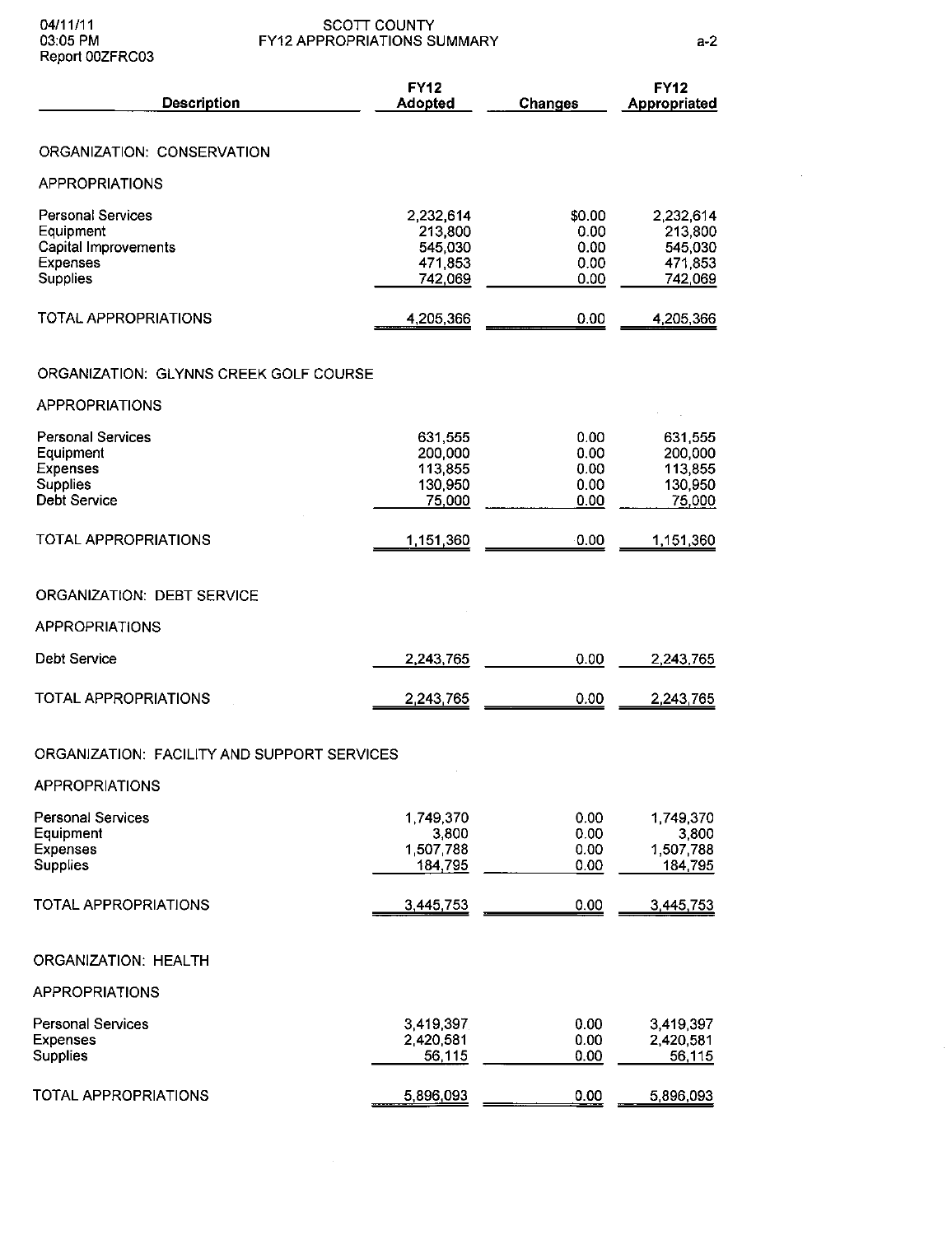| Description                                                                    | <b>FY12</b><br><b>Adopted</b>              | <b>Changes</b>               | <b>FY12</b><br>Appropriated                |
|--------------------------------------------------------------------------------|--------------------------------------------|------------------------------|--------------------------------------------|
| ORGANIZATION: HUMAN RESOURCES                                                  |                                            |                              |                                            |
| <b>APPROPRIATIONS</b>                                                          |                                            |                              |                                            |
| <b>Personal Services</b><br>Expenses<br>Supplies                               | 301,721<br>105,450<br>3,300                | \$0.00<br>0.00<br>0.00       | 301,721<br>105,450<br>3,300                |
| TOTAL APPROPRIATIONS                                                           | 410,471                                    | 0.00                         | 410,471                                    |
| ORGANIZATION: HUMAN SERVICES                                                   |                                            |                              |                                            |
| <b>APPROPRIATIONS</b>                                                          |                                            |                              |                                            |
| Equipment<br>Expenses<br><b>Supplies</b>                                       | 100<br>310,160<br>29,263                   | 0.00<br>0.00<br>0.00         | 100<br>310.160<br>29,263                   |
| <b>TOTAL APPROPRIATIONS</b>                                                    | 339,523                                    | 0.00                         | 339,523                                    |
| ORGANIZATION: INFORMATION TECHNOLOGY                                           |                                            |                              |                                            |
| <b>APPROPRIATIONS</b>                                                          |                                            |                              |                                            |
| <b>Personal Services</b><br>Equipment<br><b>Expenses</b><br><b>Supplies</b>    | 1,296,022<br>6,000<br>698,500<br>5,900     | 0.00<br>0.00<br>0.00<br>0.00 | 1,296,022<br>6 000<br>698 500<br>5,900     |
| <b>TOTAL APPROPRIATIONS</b>                                                    | 2,006,422                                  | 0.00                         | 2,006,422                                  |
| ORGANIZATION: JUVENILE COURT SERVICES<br>APPROPRIATIONS                        |                                            |                              |                                            |
| <b>Personal Services</b><br>Equipment<br><b>Expenses</b><br>Supplies           | 948,410<br>1,500<br>37,900<br>41,700       | 0.00<br>0.00<br>0.00<br>0.00 | 948,410<br>1,500<br>37.900<br>41,700       |
| TOTAL APPROPRIATIONS                                                           | 1,029,510                                  | 0.00                         | 1,029,510                                  |
| ORGANIZATION: NON-DEPARTMENTAL                                                 |                                            |                              |                                            |
| APPROPRIATIONS                                                                 |                                            |                              |                                            |
| <b>Personal Services</b><br><b>Expenses</b><br><b>Supplies</b><br>Debt Service | 105,479<br>3,146,750<br>2,900<br>2,125,305 | 0.00<br>0.00<br>0.00<br>0.00 | 105,479<br>3 146,750<br>2,900<br>2.125.305 |
| TOTAL APPROPRIATIONS                                                           | 5,380,434                                  | 0.00                         | 5,380,434                                  |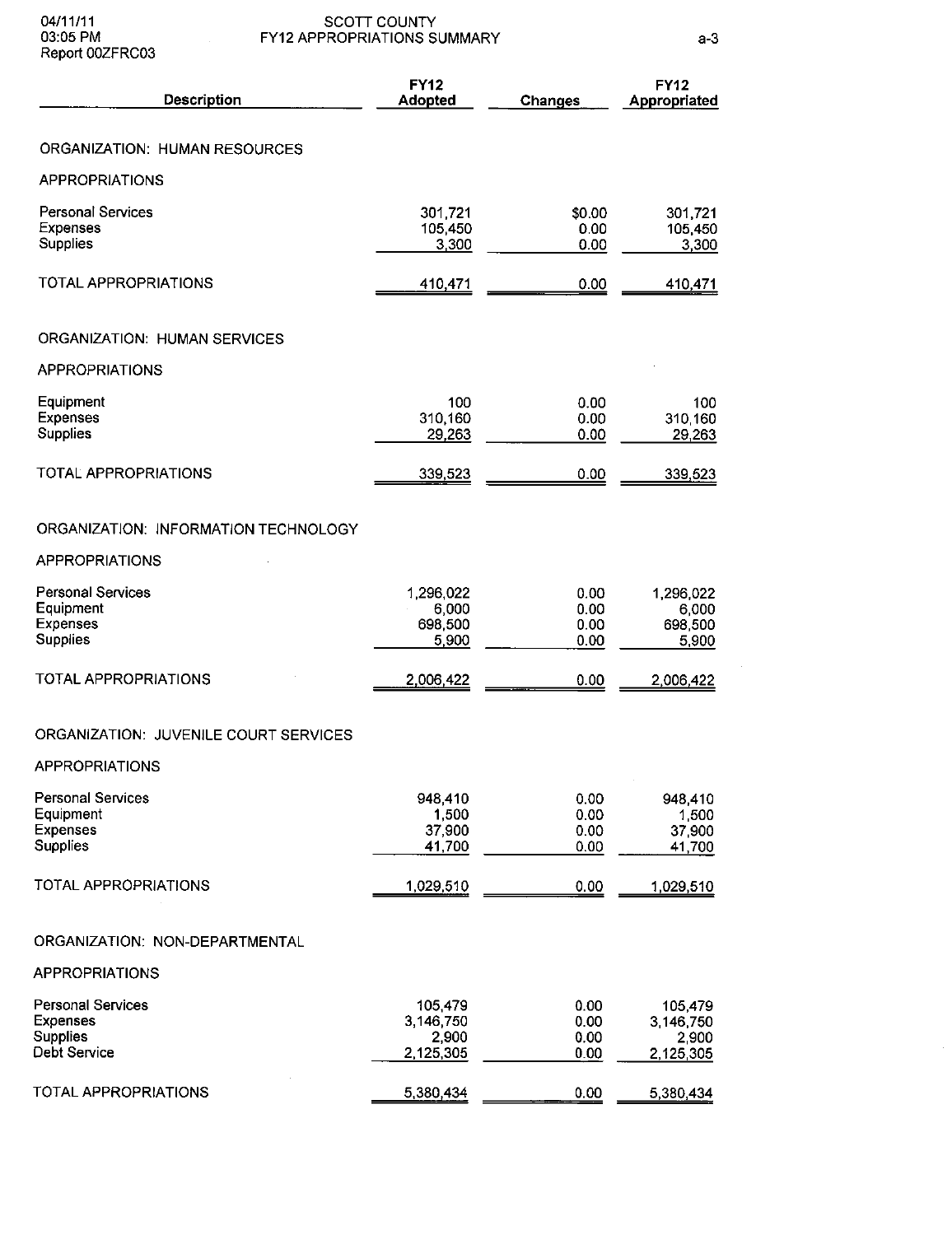$\bar{z}$ 

 $\sim$ 

| Description                                     | <b>FY12</b><br><b>Adopted</b> | Changes      | <b>FY12</b><br>Appropriated |
|-------------------------------------------------|-------------------------------|--------------|-----------------------------|
| ORGANIZATION: PLANNING & DEVELOPMENT            |                               |              |                             |
| <b>APPROPRIATIONS</b>                           |                               |              |                             |
|                                                 |                               |              |                             |
| <b>Personal Services</b>                        | 322,925                       | \$0.00       | 322,925                     |
| Expenses                                        | 51,100                        | 0.00         | 51,100                      |
| <b>Supplies</b>                                 | 6,200                         | 0.00         | 6,200                       |
| <b>TOTAL APPROPRIATIONS</b>                     | 380,225                       | 0.00         | 380,225                     |
| ORGANIZATION: RECORDER                          |                               |              |                             |
| <b>APPROPRIATIONS</b>                           |                               |              |                             |
| Personal Services                               | 765,214                       | 0.00         | 765,214                     |
| <b>Expenses</b>                                 | 3,700                         | 0.00         | 3,700                       |
| <b>Supplies</b>                                 | 12,500                        | 0.00         | 12,500                      |
| <b>TOTAL APPROPRIATIONS</b>                     | 781,414                       | 0.00         | 781,414                     |
| ORGANIZATION: SECONDARY ROADS                   |                               |              |                             |
| <b>APPROPRIATIONS</b>                           |                               |              |                             |
| Administration                                  | 195,840                       | 0.00         | 195,840                     |
| Engineering                                     | 458,440                       | 0.00         | 458,440                     |
| <b>Bridges &amp; Culverts</b>                   | 195,000                       | 0.00         | 195,000                     |
| <b>Roads</b><br>Snow & Ice Control              | 1,815,000<br>439,500          | 0.00<br>0.00 | 1,815,000<br>439,500        |
| <b>Traffic Controls</b>                         | 182,000                       | 0.00         | 182,000                     |
| Road Clearing                                   | 175,000                       | 0.00         | 175,000                     |
| New Equipment                                   | 915,000                       | 0.00         | 915,000                     |
| <b>Equipment Operation</b>                      | 1,108,500                     | 0.00         | 1,108,500                   |
| Tools, Materials & Supplies                     | 62,000                        | 0.00         | 62,000                      |
| Real Estate & Buildings<br>Roadway Construction | 40,000<br>260,000             | 0.00<br>0.00 | 40,000<br>260,000           |
|                                                 |                               |              |                             |
| <b>TOTAL APPROPRIATIONS</b>                     | 5,846,280                     | 0.00         | 5,846,280                   |
| <b>ORGANIZATION: SHERIFF</b>                    |                               |              |                             |
| APPROPRIATIONS                                  |                               |              |                             |
| <b>Personal Services</b>                        | 11,851,837                    | 0.00         | 11,851,837                  |
| Equipment                                       | 58,990                        | 0.00         | 58,990                      |
| <b>Expenses</b>                                 | 445,687                       | 0.00         | 445,687                     |
| Supplies                                        | 865,332                       | 0.00         | 865,332                     |
| TOTAL APPROPRIATIONS                            | 13,221,846                    | 0.00         | 13,221,846                  |

 $\sim$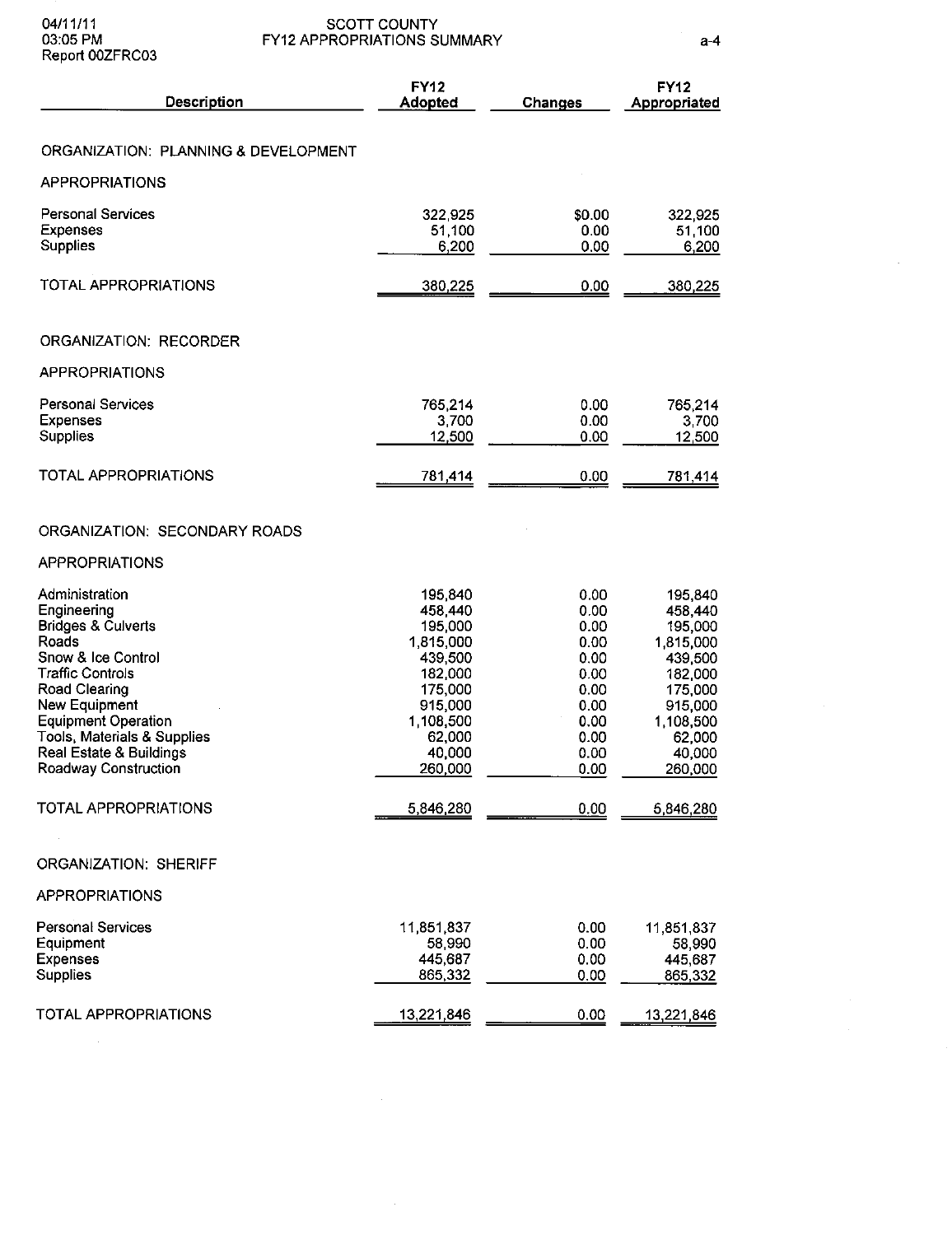| <b>Description</b>                                             | <b>FY12</b><br>Adopted        | <b>Changes</b>         | <b>FY12</b><br>Appropriated   |
|----------------------------------------------------------------|-------------------------------|------------------------|-------------------------------|
| ORGANIZATION: SUPERVISORS, BOARD OF                            |                               |                        |                               |
| <b>APPROPRIATIONS</b>                                          |                               |                        |                               |
| <b>Personal Services</b><br>Expenses<br>Supplies               | 281,287<br>10,700<br>825      | \$0.00<br>0.00<br>0.00 | 281,287<br>10,700<br>825      |
| <b>TOTAL APPROPRIATIONS</b>                                    | 292,812                       | 0.00                   | 292 812                       |
| <b>ORGANIZATION: TREASURER</b>                                 |                               |                        |                               |
| APPROPRIATIONS                                                 |                               |                        |                               |
| <b>Personal Services</b><br><b>Expenses</b><br><b>Supplies</b> | 1,745,184<br>83,810<br>44,125 | 0.00<br>0.00<br>0.00   | 1,745,184<br>83 810<br>44,125 |
| <b>TOTAL APPROPRIATIONS</b>                                    | 1,873,119                     | 0.00                   | 1,873,119                     |
| ORGANIZATION: BI-STATE PLANNING COMMISSION                     |                               |                        |                               |
| <b>APPROPRIATIONS</b>                                          |                               |                        |                               |
| Expenses                                                       | 86,096                        | 0.00                   | 86,096                        |
| TOTAL APPROPRIATIONS                                           | 86,096                        | 0.00                   | 86,096                        |
| ORGANIZATION: BUFFALO VOLUNTEER AMBULANCE                      |                               |                        |                               |
| <b>APPROPRIATIONS</b>                                          |                               |                        |                               |
| Expenses                                                       | 32,650                        | 0.00                   | 32,650                        |
| TOTAL APPROPRIATIONS                                           | 32,650                        | 0.00                   | 32,650                        |
| ORGANIZATION: CENTER FOR ALCOHOL/DRUG SERVICES                 |                               |                        |                               |
| <b>APPROPRIATIONS</b>                                          |                               |                        |                               |
| Expenses                                                       | 688,331                       | 0.00                   | 688,331                       |
| <b>TOTAL APPROPRIATIONS</b>                                    | 688,331                       | 0.00                   | 688 331                       |
| ORGANIZATION: CENTER FOR AGING SERVICES                        |                               |                        |                               |
| APPROPRIATIONS                                                 |                               |                        |                               |
| Expenses                                                       | 213,750                       | 0.00                   | 213,750                       |
| TOTAL APPROPRIATIONS                                           | 213,750                       | 0.00                   | 213,750                       |

 $\mathcal{L}^{\mathcal{A}}$ 

 $\alpha$  .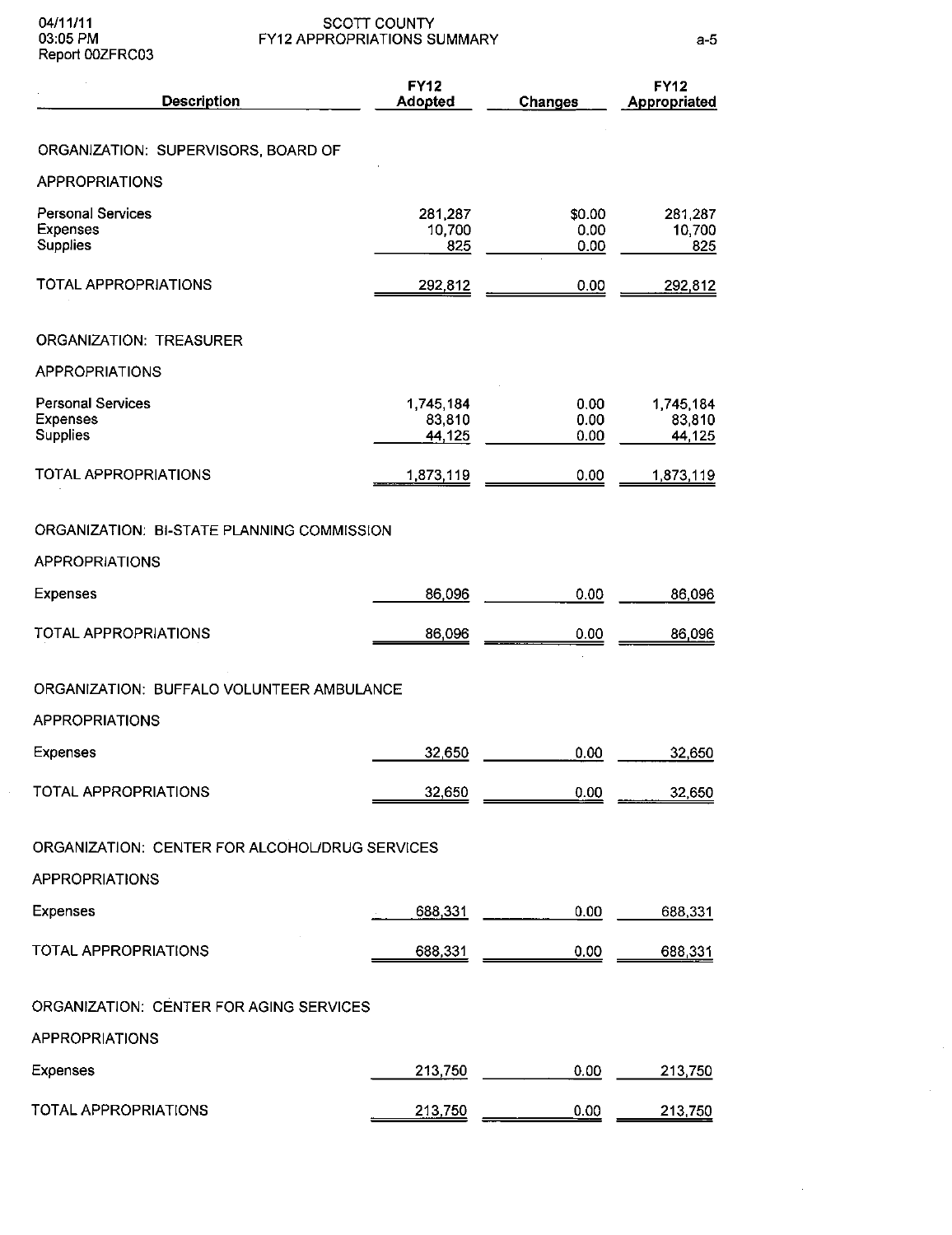04/11/11 03:05 PM Report 00ZFRC03

SCOTT COUNTY FY12 APPROPRIATIONS SUMMARY

a-6

 $\bar{\mathbf{z}}$ 

| <b>Description</b>                                                 | <b>FY12</b><br>Adopted | Changes | <b>FY12</b><br>Appropriated |
|--------------------------------------------------------------------|------------------------|---------|-----------------------------|
| ORGANIZATION: COMMUNITY HEALTH CARE                                |                        |         |                             |
| <b>APPROPRIATIONS</b>                                              |                        |         |                             |
| <b>Expenses</b>                                                    | 355,013                | \$0.00  | 355,013                     |
| TOTAL APPROPRIATIONS                                               | 355,013                | 0.00    | 355,013                     |
| ORGANIZATION: DURANT VOLUNTEER AMBULANCE                           |                        |         |                             |
| <b>APPROPRIATIONS</b>                                              |                        |         |                             |
| Expenses                                                           | 20,000                 | 0.00    | 20,000                      |
| <b>TOTAL APPROPRIATIONS</b>                                        | 20,000                 | 0.00    | 20,000                      |
| ORGANIZATION: EMERGENCY MANAGEMENT AGENCY                          |                        |         |                             |
| <b>APPROPRIATIONS</b>                                              |                        |         |                             |
| <b>Expenses</b>                                                    | 7,175,122              | 0.00    | 7,175,122                   |
| TOTAL APPROPRIATIONS                                               | 7,175,122              | 0.00    | 7,175,122                   |
| ORGANIZATION: GENESIS VISITING NURSE ASSOCIATION<br>APPROPRIATIONS |                        |         |                             |
| ORGANIZATION: HANDICAPPED DEVELOPMENT CENTER                       |                        |         |                             |
| <b>APPROPRIATIONS</b>                                              |                        |         |                             |
| <b>Expenses</b>                                                    | 2,692,324              | 0.00    | 2,692,324                   |
| TOTAL APPROPRIATIONS                                               | 2,692,324              | 0.00    | 2,692,324                   |
| ORGANIZATION: HUMANE SOCIETY                                       |                        |         |                             |
| APPROPRIATIONS                                                     |                        |         |                             |
| <b>Expenses</b>                                                    | 33,317                 | 0.00    | 33,317                      |
| TOTAL APPROPRIATIONS                                               | 33,317                 | 0.00    | 33,317                      |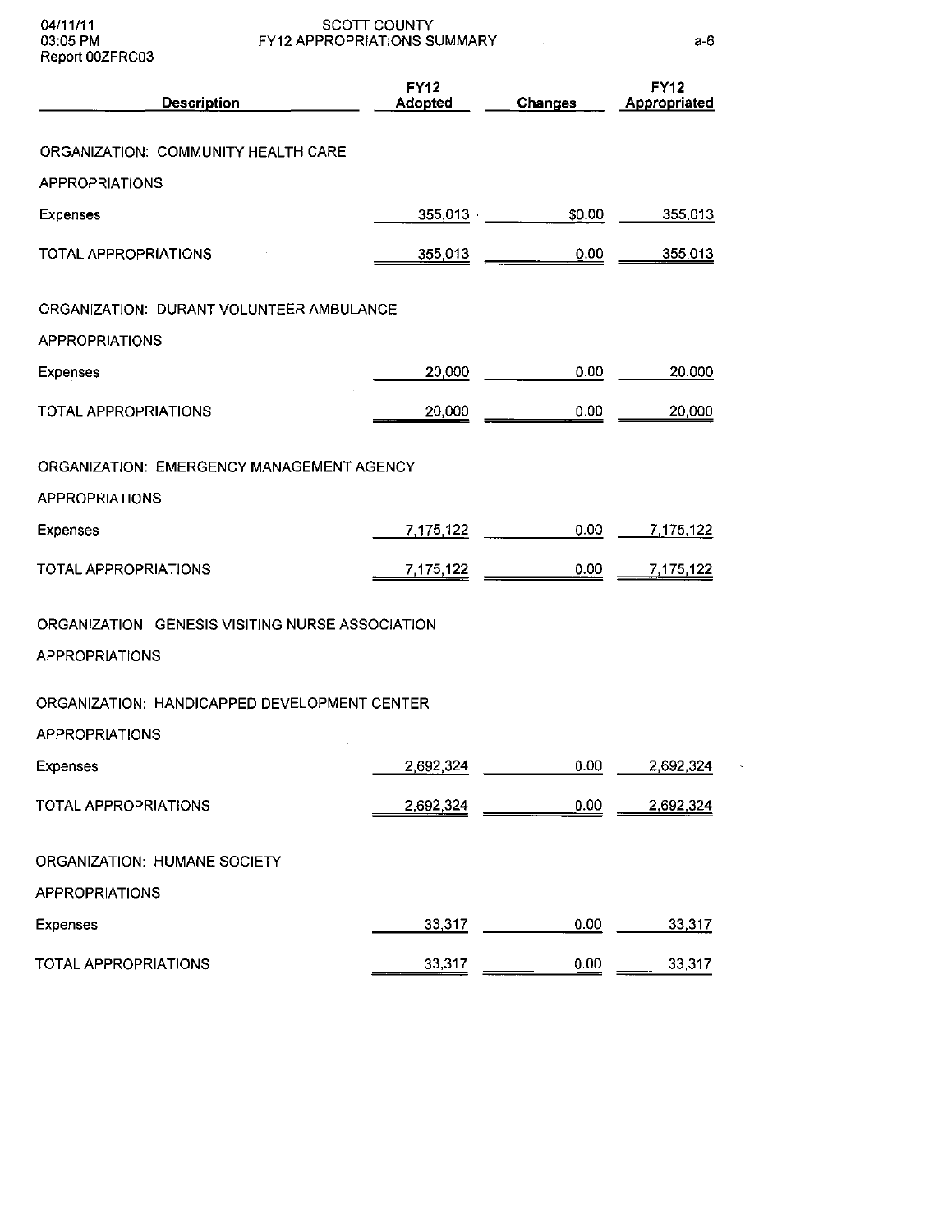Report 00ZFRC03

04/11/11 SCOTT COUNTY 03:05 PM FY12 APPROPRIATIONS SUMMARY

a-7

 $\mathcal{A}^{\pm}$ 

| <b>Description</b>                                       | <b>FY12</b><br><b>Adopted</b> | <b>Changes</b> | <b>FY12</b><br>Appropriated |
|----------------------------------------------------------|-------------------------------|----------------|-----------------------------|
| ORGANIZATION: LIBRARY                                    |                               |                |                             |
| <b>APPROPRIATIONS</b>                                    |                               |                |                             |
| <b>Expenses</b>                                          | 539,149                       | \$0.00         | 539,149                     |
| TOTAL APPROPRIATIONS                                     | 539,149                       | 0.00           | 539.149                     |
| ORGANIZATION: MEDIC AMBULANCE                            |                               |                |                             |
| ORGANIZATION: QUAD-CITY CONVENTION & VISITORS BUREAU     |                               |                |                             |
| <b>APPROPRIATIONS</b>                                    |                               |                |                             |
| <b>Expenses</b>                                          | 70,000                        | 0.00           | 70,000                      |
| <b>TOTAL APPROPRIATIONS</b>                              | 70,000                        | 0.00           | 70,000                      |
| ORGANIZATION: QUAD-CITY DEVELOPMENT GROUP                |                               |                |                             |
| <b>APPROPRIATIONS</b>                                    |                               |                |                             |
| <b>Expenses</b>                                          | 100,000                       | 0.00           | 100,000                     |
| <b>TOTAL APPROPRIATIONS</b>                              | 100,000                       | 0.00           | 100,000                     |
| ORGANIZATION: VERA FRENCH COMMUNITY MENTAL HEALTH CENTER |                               |                |                             |
| <b>APPROPRIATIONS</b>                                    |                               |                |                             |
| <b>Expenses</b>                                          | 4,343,233                     | 0.00           | 4.343,233                   |
| <b>TOTAL APPROPRIATIONS</b>                              | 4,343,233                     | 0.00           | 4,343,233                   |

 $\label{eq:2.1} \frac{1}{\sqrt{2\pi}}\int_{\mathbb{R}^3}\frac{1}{\sqrt{2\pi}}\left(\frac{1}{\sqrt{2\pi}}\right)^2\frac{1}{\sqrt{2\pi}}\int_{\mathbb{R}^3}\frac{1}{\sqrt{2\pi}}\frac{1}{\sqrt{2\pi}}\frac{1}{\sqrt{2\pi}}\frac{1}{\sqrt{2\pi}}\frac{1}{\sqrt{2\pi}}\frac{1}{\sqrt{2\pi}}\frac{1}{\sqrt{2\pi}}\frac{1}{\sqrt{2\pi}}\frac{1}{\sqrt{2\pi}}\frac{1}{\sqrt{2\pi}}\frac{1}{\sqrt{2\pi}}\frac{$ 

 $\sim 10^{-1}$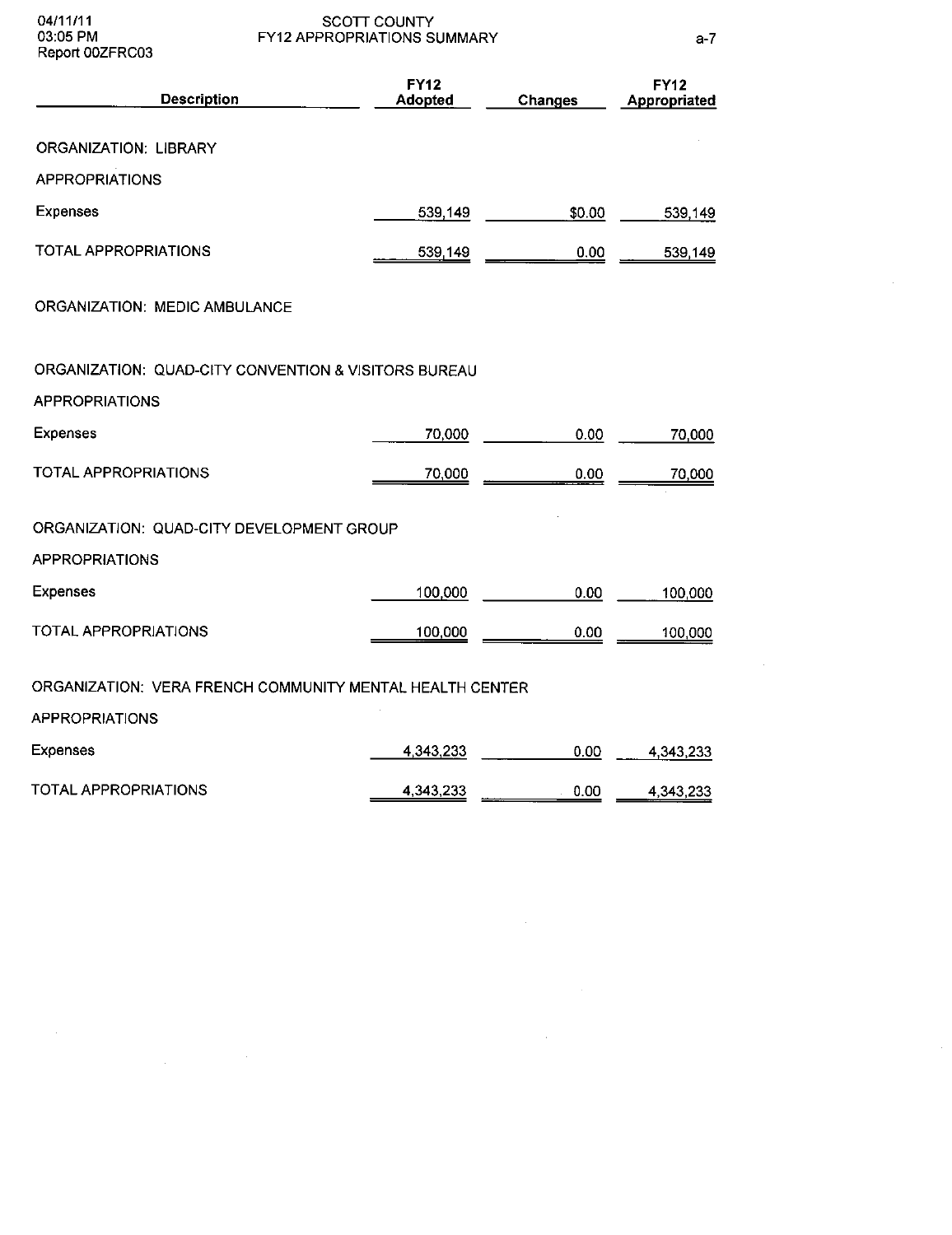## **PERSONNEL SUMMARY (FTE's)**

|                                        | <b>FY11</b> | <b>FY11</b> | <b>FY12</b>   | <b>FY12</b>              |
|----------------------------------------|-------------|-------------|---------------|--------------------------|
|                                        | as of       | 4th QTR     | <b>Budget</b> | Adjusted                 |
| Department                             | 03/31/11    | Changes     | Changes       | <b>FTE</b>               |
|                                        |             |             |               |                          |
| Administration                         | 3.50        |             |               | 3.50                     |
| Attorney                               | 31.00       |             |               | 31.00                    |
| Auditor                                | 14.40       |             | (0.35)        | 14.05                    |
|                                        |             |             |               |                          |
| Information Technology                 | 14.00       |             | 0.40          | 14.40                    |
| <b>Facilities and Support Services</b> | 31.04       |             | (0.49)        | 30.55                    |
| <b>Community Services</b>              | 11.50       |             |               | 11.50                    |
|                                        |             |             |               | $\overline{\phantom{a}}$ |
| Conservation (net of golf course)      | 22.25       |             |               | 22.25                    |
| Health                                 | 43.00       |             | (0.35)        | 42.65                    |
| <b>Human Resources</b>                 | 4.50        |             |               | 4.50                     |
|                                        |             |             |               |                          |
| Juvenile Court Services                | 14.20       |             |               | 14.20                    |
| Planning & Development                 | 4.08        |             |               | 4.08                     |
| Recorder                               | 11.50       |             |               | 11.50                    |
|                                        |             |             |               |                          |
| Secondary Roads                        | 35.15       |             |               | 35.15                    |
| Sheriff                                | 167.35      |             | (13.00)       | 154.35                   |
| Supervisors                            | 5.00        |             |               | 5.00                     |
| Treasurer                              | 27.60       |             | 0.40          | 28.00                    |
|                                        |             |             |               |                          |
| <b>SUBTOTAL</b>                        | 440.07      |             | (13.39)       | 426.68                   |
|                                        |             |             |               |                          |
| <b>Golf Course Enterprise</b>          | 19.35       |             |               | 19.35                    |
|                                        |             |             |               |                          |
|                                        |             |             |               |                          |
| <b>TOTAL</b>                           | 459.42      |             | (13.39)       | 446.03                   |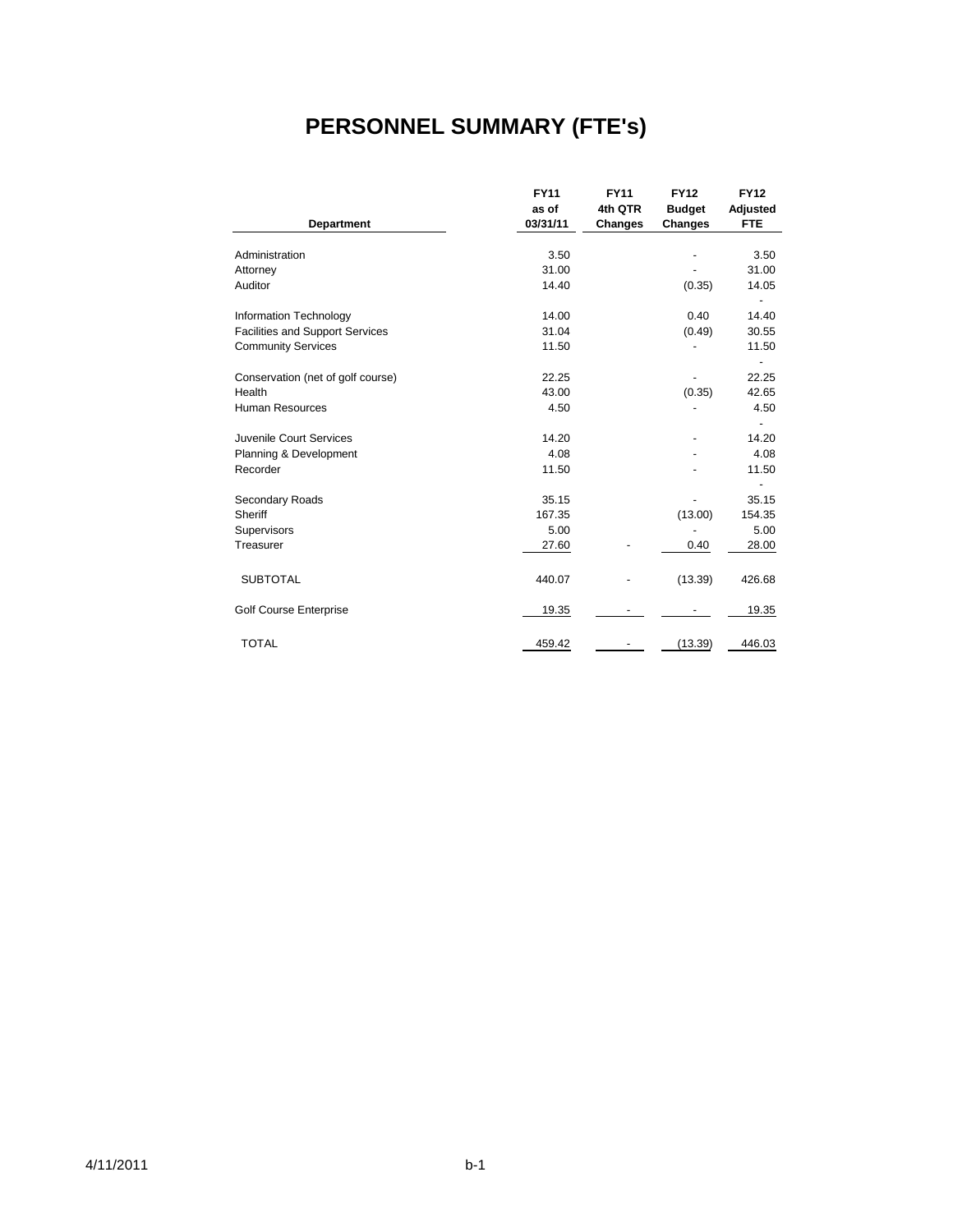|                   | <b>ORGANIZATION: Administration</b>           | <b>FY11</b><br>as of | <b>FY11</b><br>4th QTR | <b>FY12</b><br><b>Budget</b> | <b>FY12</b><br><b>Adjusted</b> |
|-------------------|-----------------------------------------------|----------------------|------------------------|------------------------------|--------------------------------|
| <b>POSITIONS:</b> |                                               | 03/31/11             | Changes                | <b>Changes</b>               | <b>FTE</b>                     |
|                   | A County Administrator                        | 1.00                 |                        |                              | 1.00                           |
|                   | 805-A Assistant County Administrator          | 0.50                 |                        |                              | 0.50                           |
|                   | 597-A Budget Manager                          | 1.00                 |                        |                              | 1.00                           |
|                   | 366-A Budget Coordinator                      | $\overline{a}$       |                        |                              | $\overline{a}$                 |
|                   | 298-A Administrative Assistant                | 1.00                 |                        |                              | 1.00                           |
|                   | <b>Total Positions</b>                        | 3.50                 |                        |                              | 3.50                           |
|                   | <b>ORGANIZATION: Attorney</b>                 | <b>FY11</b><br>as of | <b>FY11</b><br>4th QTR | <b>FY12</b><br><b>Budget</b> | <b>FY12</b><br>Adjusted        |
| <b>POSITIONS:</b> |                                               | 03/31/11             | <b>Changes</b>         | <b>Changes</b>               | FTE                            |
|                   | X County Attorney                             | 1.00                 |                        |                              | 1.00                           |
|                   | X First Assistant Attorney                    | 1.00                 |                        |                              | 1.00                           |
|                   | X Deputy First Assistant Attorney             | $\overline{a}$       |                        |                              | $\overline{a}$                 |
|                   | X Assistant Attorney II                       |                      |                        |                              |                                |
|                   | X Assistant Attorney I                        | $\overline{a}$       |                        | $\overline{\phantom{a}}$     | $\overline{a}$                 |
|                   | 611-A Attorney II                             | 3.00                 |                        | 1.00                         | 4.00                           |
|                   | 511-A Office Administrator                    | 1.00                 |                        | $\overline{a}$               | 1.00                           |
|                   | 464-A Attorney I                              | 10.00                |                        | (1.00)                       | 9.00                           |
|                   | 323-A Case Expeditor                          | 1.00                 |                        | $\overline{\phantom{a}}$     | 1.00                           |
|                   | 316-A Paralegal-Audio/Visual Production Spec  | 1.00                 |                        |                              | 1.00                           |
|                   | 282-A Paralegal                               | 1.00                 |                        |                              | 1.00                           |
|                   | 282-A Executive Secretary/Paralegal           | 1.00                 |                        |                              | 1.00                           |
|                   | 223-C Victim/Witness Coordinator              | 1.00                 |                        |                              | 1.00                           |
|                   | 223-C Fine Payment Coordinator                | 1.00                 |                        |                              | 1.00                           |
|                   | 214-C Administrative Assistant-Juvenile Court | 1.00                 |                        |                              | 1.00                           |
|                   | 214-C Intake Coordinator                      | 1.00                 |                        |                              | 1.00                           |
|                   | 194-C Legal Secretary-Civil Court             | 1.00                 |                        |                              | 1.00                           |
|                   | 191-C Senior Clerk-Victim Witness             | 1.00                 |                        |                              | 1.00                           |
|                   | 177-C Legal Secretary                         | 1.00                 |                        |                              | 1.00                           |
|                   | 162-C Clerk III                               | 1.00                 |                        |                              | 1.00                           |
|                   | 151-C Clerk II-Receptionist                   | 1.00                 |                        |                              | 1.00                           |
|                   | 151-C Clerk II-Data Entry                     | 1.00                 |                        |                              | 1.00                           |
|                   | Z Summer Law Clerk                            | 1.00                 |                        |                              | 1.00                           |
|                   | <b>Total Positions</b>                        | 31.00                |                        |                              | 31.00                          |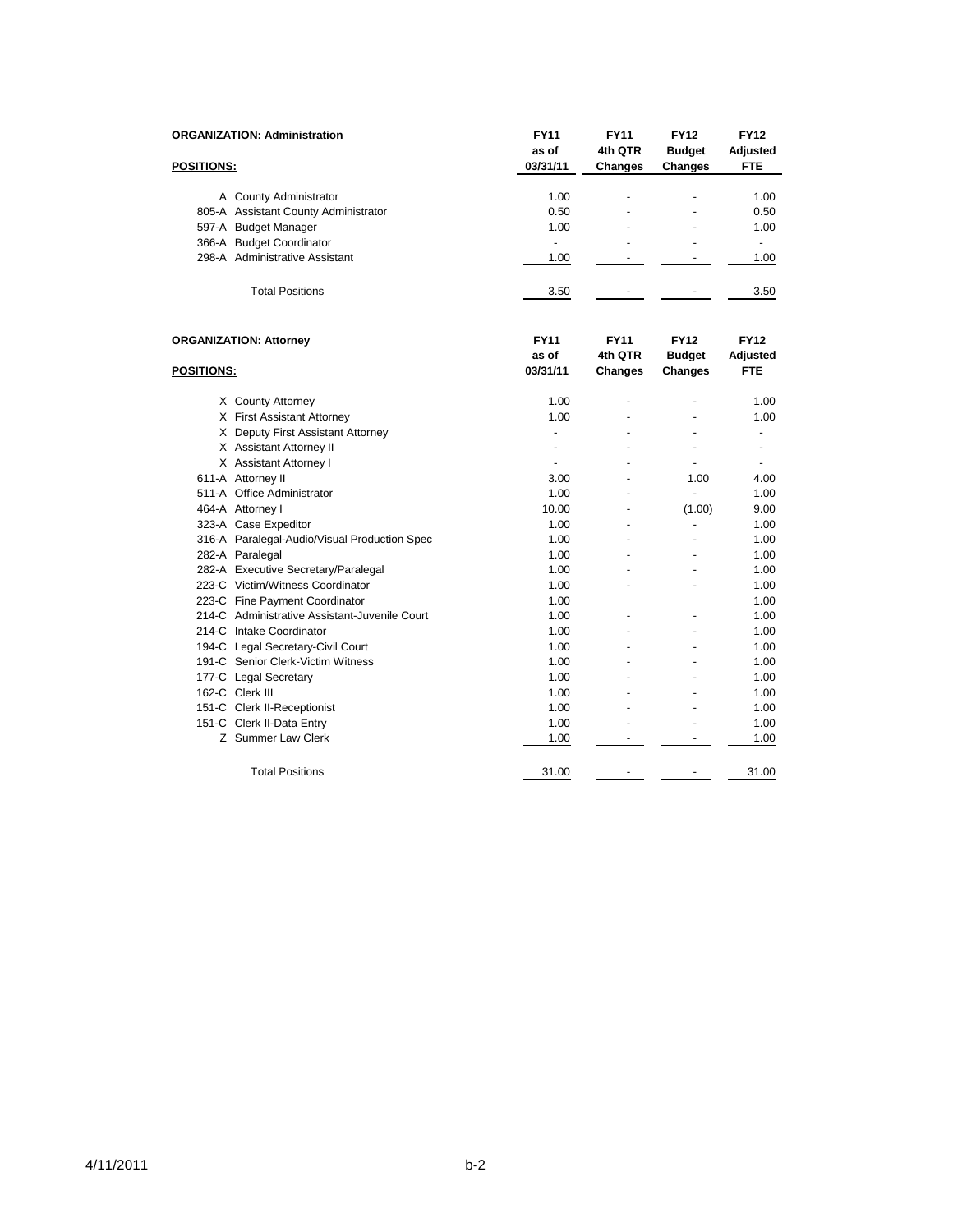|                   | <b>ORGANIZATION: Auditor</b>                | <b>FY11</b><br>as of | <b>FY11</b><br>4th QTR | <b>FY12</b><br><b>Budget</b> | <b>FY12</b><br>Adjusted |
|-------------------|---------------------------------------------|----------------------|------------------------|------------------------------|-------------------------|
| <b>POSITIONS:</b> |                                             | 03/31/11             | Changes                | Changes                      | <b>FTE</b>              |
|                   | X Auditor                                   | 1.00                 |                        |                              | 1.00                    |
|                   | X Deputy Auditor-Elections                  |                      |                        |                              |                         |
|                   | X Deputy Auditor-Tax                        | 1.00                 |                        |                              | 1.00                    |
|                   | 677-A Accounting and Tax Manager            | 1.00                 |                        |                              | 1.00                    |
|                   | 556-A Operations Manager                    | 1.00                 |                        | $\blacksquare$               | 1.00                    |
|                   | 291-C Election Supervisor                   | 1.00                 |                        |                              | 1.00                    |
|                   | 268-A GIS Parcel Maintenance Technician     | 1.00                 |                        |                              | 1.00                    |
|                   | 252-A Payroll Specialist                    | 2.00                 |                        |                              | 2.00                    |
|                   | 252-C Accounts Payable Specialist           | 1.50                 |                        |                              | 1.50                    |
|                   | 191-C Senior Clerk III Elections            | 2.00                 |                        |                              | 2.00                    |
|                   | 177-A Official Records Clerk                | 0.90                 |                        |                              | 0.90                    |
|                   | 177-C Platroom Specialist                   | 1.00                 | $\overline{a}$         |                              | 1.00                    |
|                   | 141-C Clerk II                              | 1.00                 |                        | (0.35)                       | 0.65                    |
|                   | <b>Total Positions</b>                      | 14.40                |                        | (0.35)                       | 14.05                   |
|                   | <b>ORGANIZATION: Information Technology</b> | <b>FY11</b><br>as of | <b>FY11</b><br>4th QTR | <b>FY12</b><br><b>Budget</b> | <b>FY12</b><br>Adjusted |
| <b>POSITIONS:</b> |                                             | 03/31/11             | <b>Changes</b>         | <b>Changes</b>               | <b>FTE</b>              |
|                   | 725-A Information Technology Director       | 1.00                 |                        |                              | 1.00                    |

| 725-A Information Technology Director       | 1.00  |                          |      | 1.00  |
|---------------------------------------------|-------|--------------------------|------|-------|
| 556-A Geographic Information Systems Coord. | 1.00  |                          |      | 1.00  |
| 519-A Network Infrastructure Supervisor     | 1.00  | $\overline{\phantom{a}}$ |      | 1.00  |
| 511-A Senior Programmer/Analyst             | 1.00  | $\overline{\phantom{a}}$ |      | 1.00  |
| 455-A Webmaster                             | 1.00  |                          |      | 1.00  |
| 445-A Programmer/Analyst II                 | 2.00  |                          |      | 2.00  |
| 406-A Network Systems Administrator         | 4.00  |                          |      | 4.00  |
| 323-A GIS Analyst                           | 1.00  |                          |      | 1.00  |
| 187-A Desktop support Specialist            | 2.00  |                          |      | 2.00  |
| 162-A Clerk III                             |       |                          | 0.40 | 0.40  |
|                                             |       |                          |      |       |
| <b>Total Positions</b>                      | 14.00 |                          | 0.40 | 14.40 |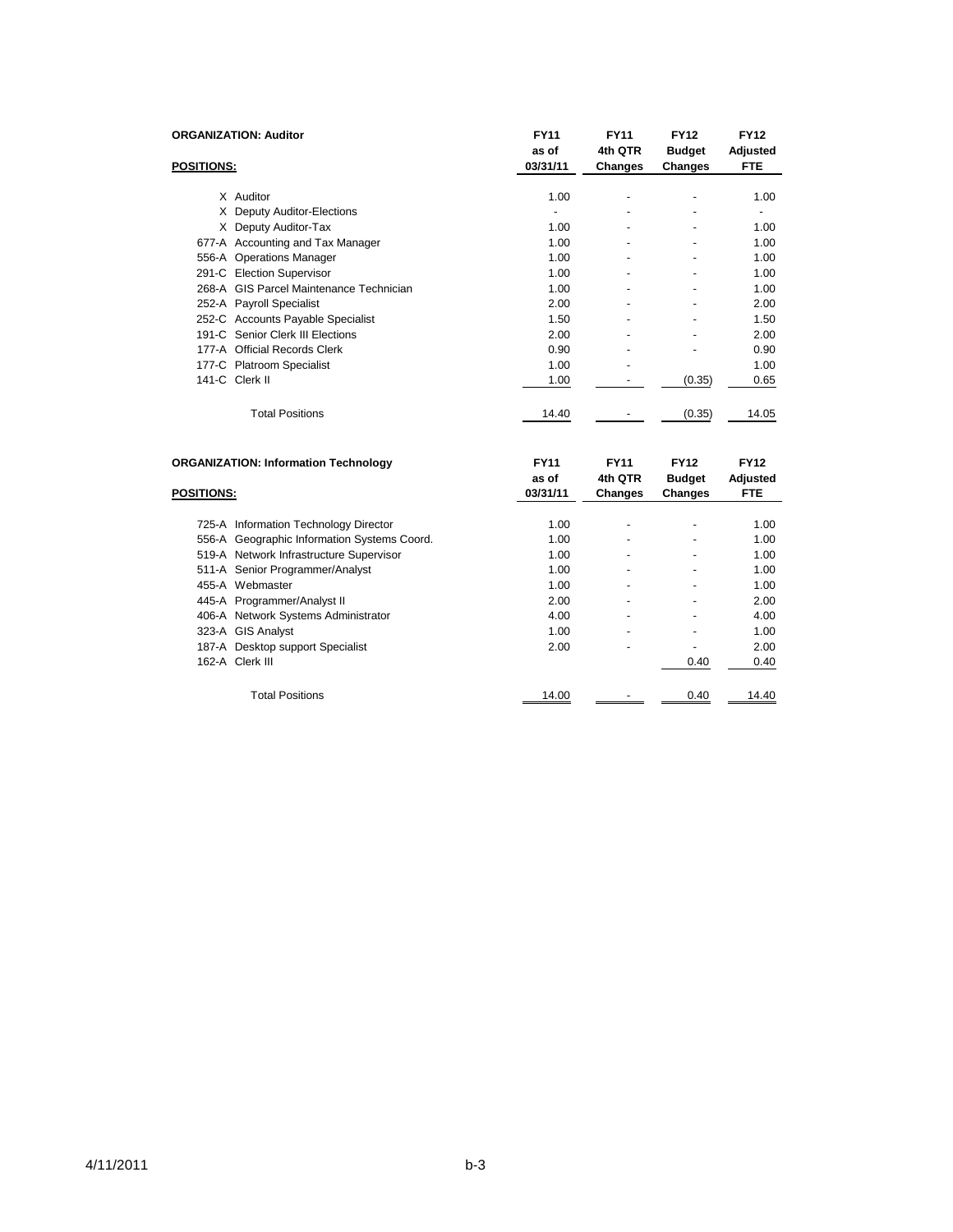| <b>ORGANIZATION: Facilities and Support Services</b> | <b>FY11</b>    | <b>FY11</b>    | <b>FY12</b>    | <b>FY12</b> |
|------------------------------------------------------|----------------|----------------|----------------|-------------|
|                                                      | as of          | 4th QTR        | <b>Budget</b>  | Adjusted    |
| <b>POSITIONS:</b>                                    | 03/31/11       | <b>Changes</b> | <b>Changes</b> | <b>FTE</b>  |
|                                                      |                |                |                |             |
| 725-A Director of Facilities and Support Services    | 1.00           |                |                | 1.00        |
| 417-A Operations Manager-FSS                         | 1.00           |                |                | 1.00        |
| 307-A Project and Support Services Coordinator       | $\overline{a}$ |                |                |             |
| 300-A Maintenance Coordinator                        | 1.00           |                |                | 1.00        |
| 268-C Maintenance Specialist                         | 4.00           |                |                | 4.00        |
| 268-C Maintenance Electronic Systems Technician      | 2.00           |                |                | 2.00        |
| 252-A Purchasing Specialist                          | 1.00           |                |                | 1.00        |
| 238-A Custodial & Security Coordinator               | 1.00           |                |                | 1.00        |
| 238-A Custodial Coordinator                          | $\blacksquare$ |                |                |             |
| 182-C Maintenance Worker                             | 1.00           |                |                | 1.00        |
| 177-C Senior Clerk                                   | 1.00           |                |                | 1.00        |
| 162-C Lead Custodial Worker                          | 2.00           |                |                | 2.00        |
| 141-C Clerk II/Support Services                      | 2.00           |                |                | 2.00        |
| 141-C Clerk II/Scanning                              | 3.00           |                |                | 3.00        |
| 130-C Custodial Worker                               | 9.05           |                |                | 9.05        |
| 91-C Courthouse Security Guard                       | 0.49           |                | (0.49)         |             |
| 83-C General Laborer                                 | 1.50           |                |                | 1.50        |
| <b>Total Positions</b>                               | 31.04          |                | (0.49)         | 30.55       |
| <b>ORGANIZATION: Community Services</b>              | <b>FY11</b>    | <b>FY11</b>    | <b>FY12</b>    | <b>FY12</b> |
|                                                      | as of          | 4th QTR        | <b>Budget</b>  | Adjusted    |
| <b>POSITIONS:</b>                                    | 03/31/11       | Changes        | <b>Changes</b> | <b>FTE</b>  |
|                                                      |                |                |                |             |
| 725-A Community Services Director                    | 1.00           |                |                | 1.00        |
| 430-A Case Aide Supervisor                           | 1.00           |                |                | 1.00        |
| 430-A Mental Health Coordinator                      | 1.00           |                |                | 1.00        |
| 298-A Veterans Director/Case Aide                    | 1.00           |                |                | 1.00        |
| 271-C Office Manager                                 | 1.00           |                |                | 1.00        |
| 252-C Case Aide                                      | 3.00           |                |                | 3.00        |
| 162-C Clerk III/Secretary                            | 1.00           |                |                | 1.00        |
| 141-C Clerk II/Receptionist                          | 1.50           |                |                | 1.50        |

Z Mental Health Advocate 2. 1.00 - 1.00 - 1.00 - 1.00

Total Positions 11.50 - 11.50 - 11.50 - 11.50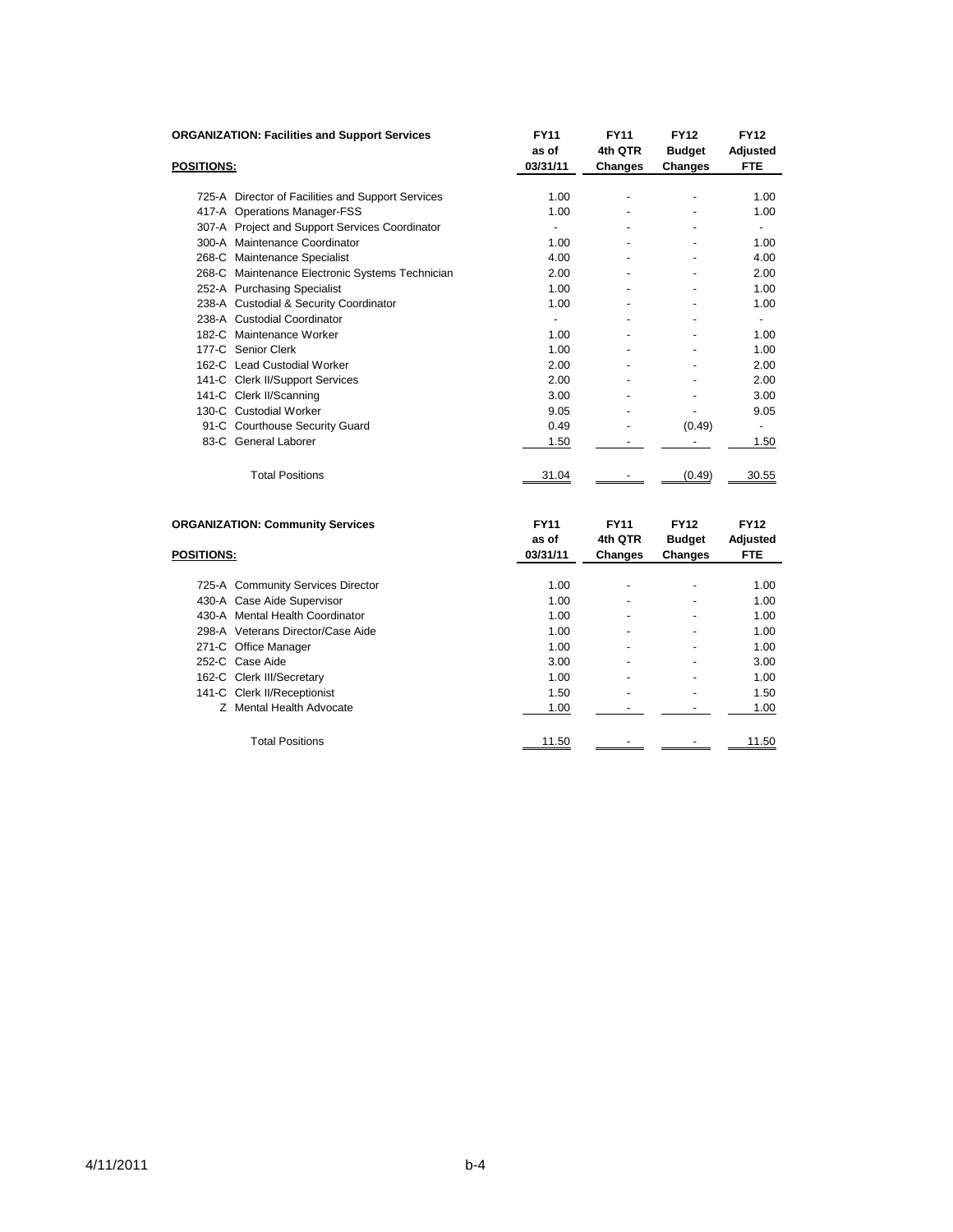|                   | <b>ORGANIZATION: Conservation (Net of Golf Operations)</b> | <b>FY11</b>       | <b>FY11</b> | <b>FY12</b>   | <b>FY12</b>            |
|-------------------|------------------------------------------------------------|-------------------|-------------|---------------|------------------------|
|                   |                                                            | as of<br>03/31/11 | 4th QTR     | <b>Budget</b> | Adjusted<br><b>FTE</b> |
| <b>POSITIONS:</b> |                                                            |                   | Changes     | Changes       |                        |
|                   | 775-A Director                                             | 1.00              |             |               | 1.00                   |
|                   | 540-A Deputy Director                                      | 1.00              |             |               | 1.00                   |
|                   | 470-A Park Manager                                         | 2.00              |             |               | 2.00                   |
|                   | 382-A Naturalist/Director                                  | 1.00              |             |               | 1.00                   |
|                   | 271-A Naturalist                                           | 1.00              |             |               | 1.00                   |
|                   | 262-A Park Ranger                                          | 5.00              |             |               | 5.00                   |
|                   | 252-A Administrative Assistant                             | 1.00              |             |               | 1.00                   |
|                   | 220-A Park Crew Leader                                     | 1.00              |             |               | 1.00                   |
|                   | 187-A Pioneer Village Site Coordinator                     | 1.00              |             |               | 1.00                   |
|                   | 187-A Equipment Specialist                                 | 1.00              |             |               | 1.00                   |
|                   | 187-A Equipment Mechanic                                   | 1.00              |             |               | 1.00                   |
|                   | 187-A Park Maintenance Technician                          | 4.00              |             |               | 4.00                   |
|                   | 141-A Clerk II                                             | 1.00              |             |               | 1.00                   |
|                   | 99-A Cody Homestead Site Coordinator                       | 0.75              |             |               | 0.75                   |
|                   | Z Seasonal Concession Worker                               | 0.50              |             |               | 0.50                   |
|                   | <b>Total Positions</b>                                     | 22.25             |             |               | 22.25                  |
|                   | <b>ORGANIZATION: Givnns Creek Golf Course</b>              | <b>FY11</b>       | <b>FY11</b> | <b>FY12</b>   | <b>FY12</b>            |

| <b>POSITIONS:</b> |                                            | as of<br>03/31/11 | 4th QTR<br><b>Changes</b> | <b>Budget</b><br>Changes | Adjusted<br><b>FTE</b> |
|-------------------|--------------------------------------------|-------------------|---------------------------|--------------------------|------------------------|
|                   |                                            |                   |                           |                          |                        |
|                   | 462-A Golf Pro/Manager                     | 1.00              | ۰                         | ٠                        | 1.00                   |
|                   | 462-A Golf Course Superintendent           | 1.00              |                           |                          | 1.00                   |
|                   | 220-A Assistant Golf Course Superintendent | 1.00              | $\overline{\phantom{a}}$  | ٠                        | 1.00                   |
|                   | 187-A Turf Equipment Specialist            | 1.00              | ۰                         |                          | 1.00                   |
|                   | 162-A Maintenance Technician               | 2.00              | $\blacksquare$            | ٠                        | 2.00                   |
|                   | Z Seasonal Assistant Golf Professional     | 0.75              | ۰                         |                          | 0.75                   |
|                   | Z Seasonal Golf Pro Staff                  | 7.05              | $\overline{\phantom{a}}$  |                          | 7.05                   |
|                   | Z Seasonal Part-Time Laborers              | 5.55              |                           |                          | 5.55                   |
|                   | <b>Total Positions</b>                     | 19.35             |                           |                          | 19.35                  |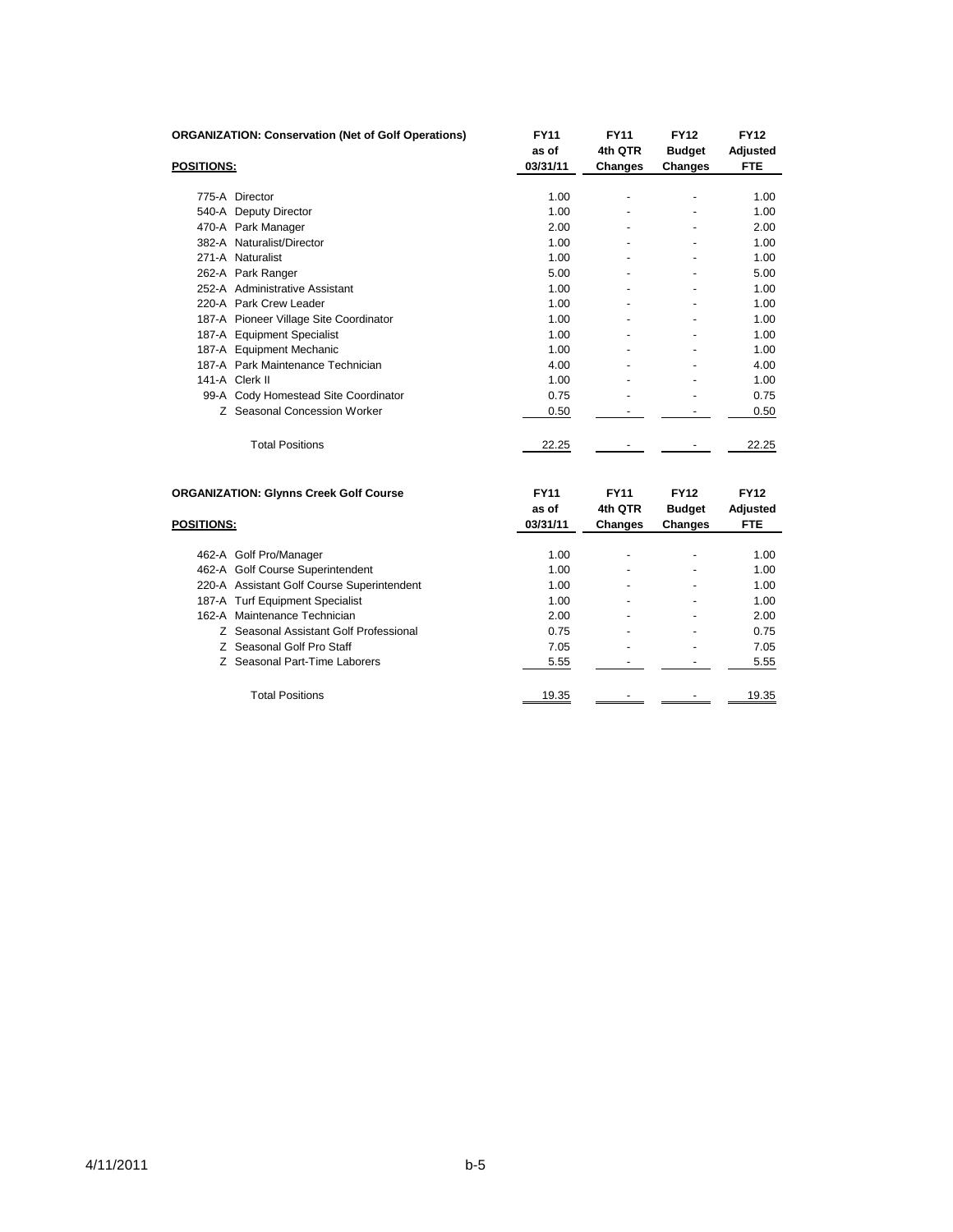|                   | <b>ORGANIZATION: Health</b>                    | <b>FY11</b><br>as of             | <b>FY11</b><br>4th QTR                   | <b>FY12</b><br><b>Budget</b>                   | <b>FY12</b><br>Adjusted               |
|-------------------|------------------------------------------------|----------------------------------|------------------------------------------|------------------------------------------------|---------------------------------------|
| <b>POSITIONS:</b> |                                                | 03/31/11                         | <b>Changes</b>                           | Changes                                        | <b>FTE</b>                            |
|                   | 805-A Health Director                          | 1.00                             | ÷,                                       |                                                | 1.00                                  |
|                   | 571-A Deputy Director                          | 1.00                             |                                          |                                                | 1.00                                  |
|                   | 470-A Clinical Services Coordinator            | 1.00                             |                                          |                                                | 1.00                                  |
|                   | 417-A Community Health Coordinator             | 1.00                             |                                          |                                                | 1.00                                  |
|                   | 417-A Environmental Health Coordinator         | 1.00                             |                                          |                                                | 1.00                                  |
|                   | 417-A Public Health Services Coordinator       | 1.00                             |                                          |                                                | 1.00                                  |
|                   | 417-A Correctional Health Coordinator          | 1.00                             |                                          |                                                | 1.00                                  |
|                   | 397-A Clinical Services Specialist             | 1.00                             |                                          |                                                | 1.00                                  |
|                   | 366-A Public Health Nurse                      | 9.00                             |                                          |                                                | 9.00                                  |
|                   | 355-A Community Health Consultant              | 4.00                             |                                          |                                                | 4.00                                  |
|                   | 355-A Community Health Intervention Specialist | 1.00                             |                                          |                                                | 1.00                                  |
|                   | 355-A Environmental Health Specialist          | 7.00                             |                                          |                                                | 7.00                                  |
|                   | Child Health Consultant                        | 2.00                             |                                          |                                                | 2.00                                  |
|                   | 271-A Community Dental Consultant              | 1.00                             |                                          |                                                | 1.00                                  |
|                   | 252-A Administrative Office Assistant          | 1.00                             | $\blacksquare$                           |                                                | 1.00                                  |
|                   | 230-A Public Health Nurse-LPN                  |                                  |                                          |                                                | $\overline{\phantom{a}}$              |
|                   | 209-A Medical Assistant                        | 2.00                             |                                          |                                                | 2.00                                  |
|                   | 198-A Medical Lab Technician                   | 0.75                             |                                          |                                                | 0.75                                  |
|                   | 177-A Lab Technician                           |                                  |                                          |                                                | $\overline{\phantom{a}}$              |
|                   | 162-A Resource Specialist                      | 2.00                             |                                          |                                                | 2.00                                  |
|                   | 141-A Resource Assistant                       | 3.45                             |                                          |                                                | 3.45                                  |
|                   | Z Interpreters                                 | 0.35                             |                                          | (0.35)                                         | $\overline{a}$                        |
|                   | Z Environmental Health Intern                  | 0.25                             |                                          |                                                | 0.25                                  |
|                   | Z Health Services Professional                 | 1.20                             |                                          |                                                | 1.20                                  |
|                   | <b>Total Positions</b>                         | 43.00                            |                                          | (0.35)                                         | 42.65                                 |
| <b>POSITIONS:</b> | <b>ORGANIZATION: Human Resources</b>           | <b>FY11</b><br>as of<br>03/31/11 | <b>FY11</b><br>4th QTR<br><b>Changes</b> | <b>FY12</b><br><b>Budget</b><br><b>Changes</b> | <b>FY12</b><br>Adjusted<br><b>FTE</b> |

| 805-A Assistant County Administrator | 0.50 | $\overline{\phantom{a}}$ | - | 0.50 |
|--------------------------------------|------|--------------------------|---|------|
| 505-A Risk Manager                   | 1.00 | $\overline{\phantom{a}}$ | - | 1.00 |
| 323-A Human Resources Generalist     | 2.00 | $\blacksquare$           |   | 2.00 |
| 198-A Benefits Coordinator           | 1.00 | $\blacksquare$           |   | 1.00 |
|                                      |      |                          |   |      |
| <b>Total Positions</b>               | 4.50 | -                        |   | 4.50 |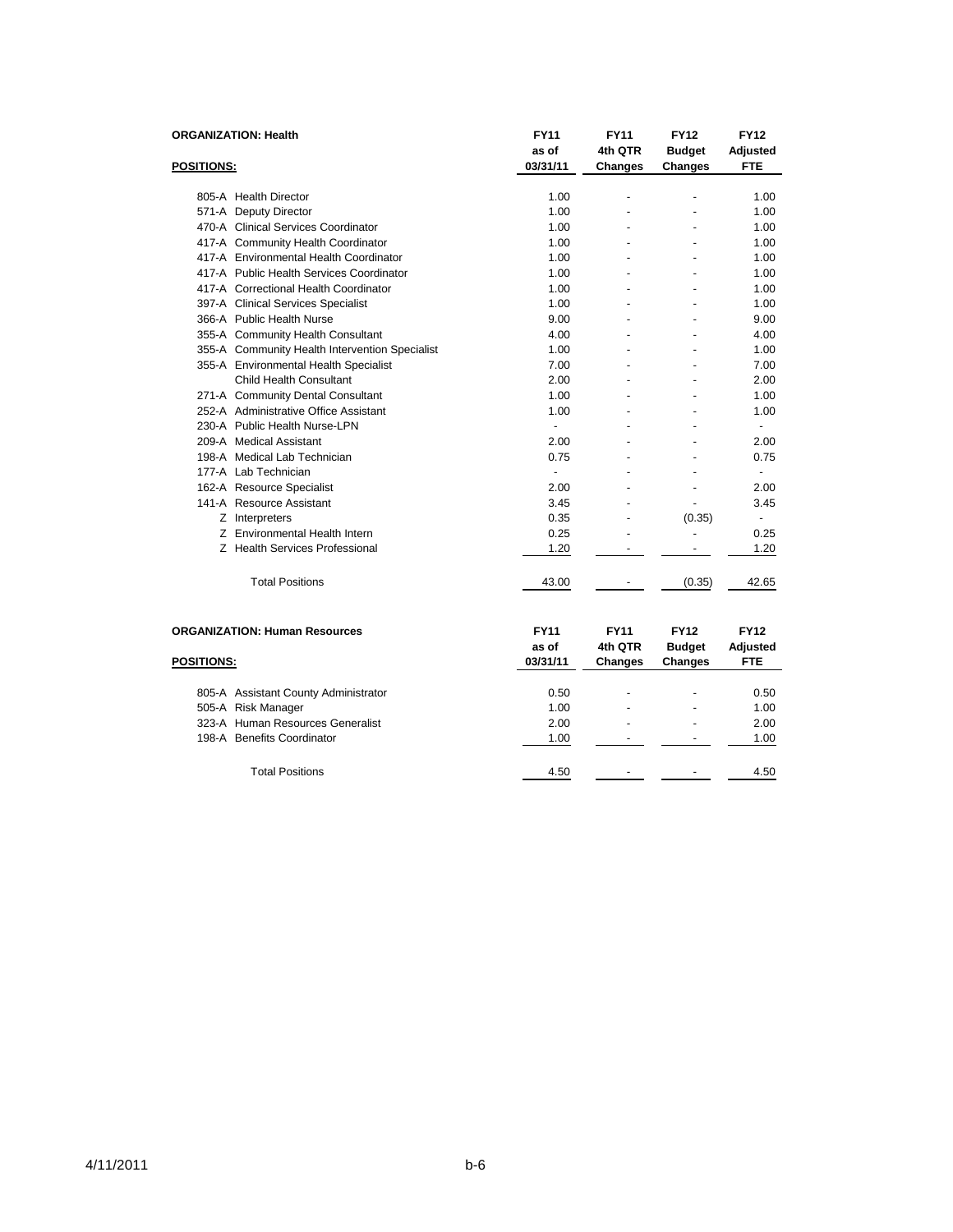| <b>ORGANIZATION: Juvenile Court Services</b>    | <b>FY11</b>       | <b>FY11</b>               | <b>FY12</b>                     | <b>FY12</b>                   |
|-------------------------------------------------|-------------------|---------------------------|---------------------------------|-------------------------------|
| <b>POSITIONS:</b>                               | as of<br>03/31/11 | 4th QTR<br><b>Changes</b> | <b>Budget</b><br><b>Changes</b> | <b>Adjusted</b><br><b>FTE</b> |
|                                                 |                   |                           |                                 |                               |
| 571-A Juvenile Detention Center Director        | 1.00              |                           |                                 | 1.00                          |
| 323-A Shift Supervisor                          | 2.00              |                           |                                 | 2.00                          |
| 215-J Detention Youth Supervisor                | 11.20             |                           |                                 | 11.20                         |
| <b>Total Positions</b>                          | 14.20             |                           |                                 | 14.20                         |
| <b>ORGANIZATION: Planning &amp; Development</b> | <b>FY11</b>       | <b>FY11</b>               | <b>FY12</b>                     | <b>FY12</b>                   |
|                                                 | as of<br>03/31/11 | 4th QTR                   | <b>Budget</b>                   | Adjusted<br><b>FTE</b>        |
| <b>POSITIONS:</b>                               |                   | <b>Changes</b>            | <b>Changes</b>                  |                               |
| 608-A Planning & Development Director           | 1.00              | $\overline{\phantom{a}}$  | $\overline{a}$                  | 1.00                          |
| 314-C Building Inspector                        | 1.00              |                           |                                 | 1.00                          |
| 252-A Planning & Development Specialist         | 1.00              |                           |                                 | 1.00                          |
| 162-A Clerk III                                 | 0.25              |                           |                                 | 0.25                          |
| Z Weed/Zoning Enforcement Aide                  | 0.58              |                           |                                 | 0.58                          |
| Z Planning Intern                               | 0.25              | $\overline{a}$            |                                 | 0.25                          |
| <b>Total Positions</b>                          | 4.08              |                           |                                 | 4.08                          |
| <b>ORGANIZATION: Recorder</b>                   | <b>FY11</b>       | <b>FY11</b>               | <b>FY12</b>                     | <b>FY12</b>                   |
|                                                 | as of             | 4th QTR                   | <b>Budget</b>                   | Adjusted                      |
| <b>POSITIONS:</b>                               | 03/31/11          | <b>Changes</b>            | <b>Changes</b>                  | FTE                           |
| X Recorder                                      | 1.00              |                           |                                 | 1.00                          |
| Y Second Deputy                                 | 1.00              |                           |                                 | 1.00                          |
| 496-A Operations Manager                        | 1.00              |                           |                                 | 1.00                          |
| 191-C Real Estate Specialist                    | 1.00              |                           |                                 | 1.00                          |
| 191-C Vital Records Specialist                  | 1.00              |                           |                                 | 1.00                          |
| 162-C Clerk III                                 | 1.00              |                           |                                 | 1.00                          |
| 141-C Clerk II                                  | 5.50              | $\overline{\phantom{a}}$  | $\blacksquare$                  | 5.50                          |
| <b>Total Positions</b>                          | 11.50             |                           |                                 | 11.50                         |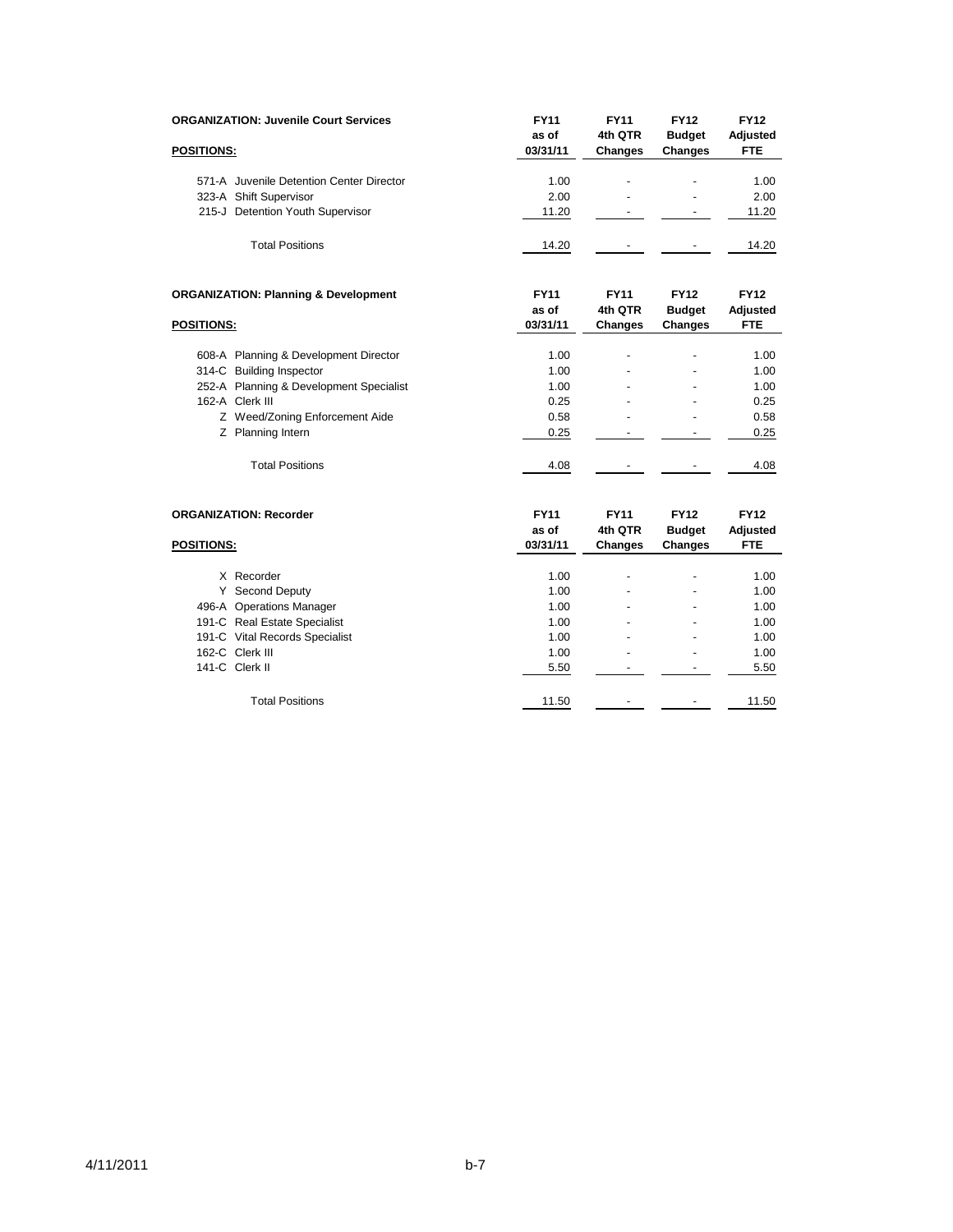|                   | <b>ORGANIZATION: Secondary Roads</b> | <b>FY11</b> | <b>FY11</b> | <b>FY12</b>   | <b>FY12</b> |
|-------------------|--------------------------------------|-------------|-------------|---------------|-------------|
|                   |                                      | as of       | 4th QTR     | <b>Budget</b> | Adjusted    |
| <b>POSITIONS:</b> |                                      | 03/31/11    | Changes     | Changes       | <b>FTE</b>  |
|                   |                                      |             |             |               |             |
|                   | 864-A County Engineer                | 1.00        |             |               | 1.00        |
|                   | 634-A Assistant County Engineer      | 1.00        |             |               | 1.00        |
|                   | 430-A Secondary Roads Superintendent | 1.00        |             |               | 1.00        |
|                   | 300-A Engineering Aide II            | 3.00        |             |               | 3.00        |
|                   | 233-A Shop Supervisor                | 1.00        |             |               | 1.00        |
|                   | 213-B Crew Leader/Operator I         | 3.00        |             |               | 3.00        |
|                   | 204-A Office Leader                  | 1.00        |             |               | 1.00        |
|                   | 199-B Sign Crew Leader               | 1.00        |             |               | 1.00        |
| 187-B             | Mechanic                             | 2.00        |             |               | 2.00        |
|                   | 187-B Shop Control Clerk             | 1.00        |             |               | 1.00        |
| 174-B             | Heavy Equipment Operator III         | 7.00        |             |               | 7.00        |
|                   | 174-B Sign Crew Technician           | 1.00        |             |               | 1.00        |
| 163-B             | <b>Truck Crew Coordinator</b>        | 1.00        |             |               | 1.00        |
|                   | 162-A Clerk III                      | 0.25        |             |               | 0.25        |
|                   | 153-B Truck Driver/Laborer           | 10.00       |             |               | 10.00       |
| Z.                | Seasonal Maintenance Worker          | 0.60        |             | ٠             | 0.60        |
| Z.                | Eldridge Garage Caretaker            | 0.30        |             |               | 0.30        |
|                   | <b>Total Positions</b>               | 35.15       |             |               | 35.15       |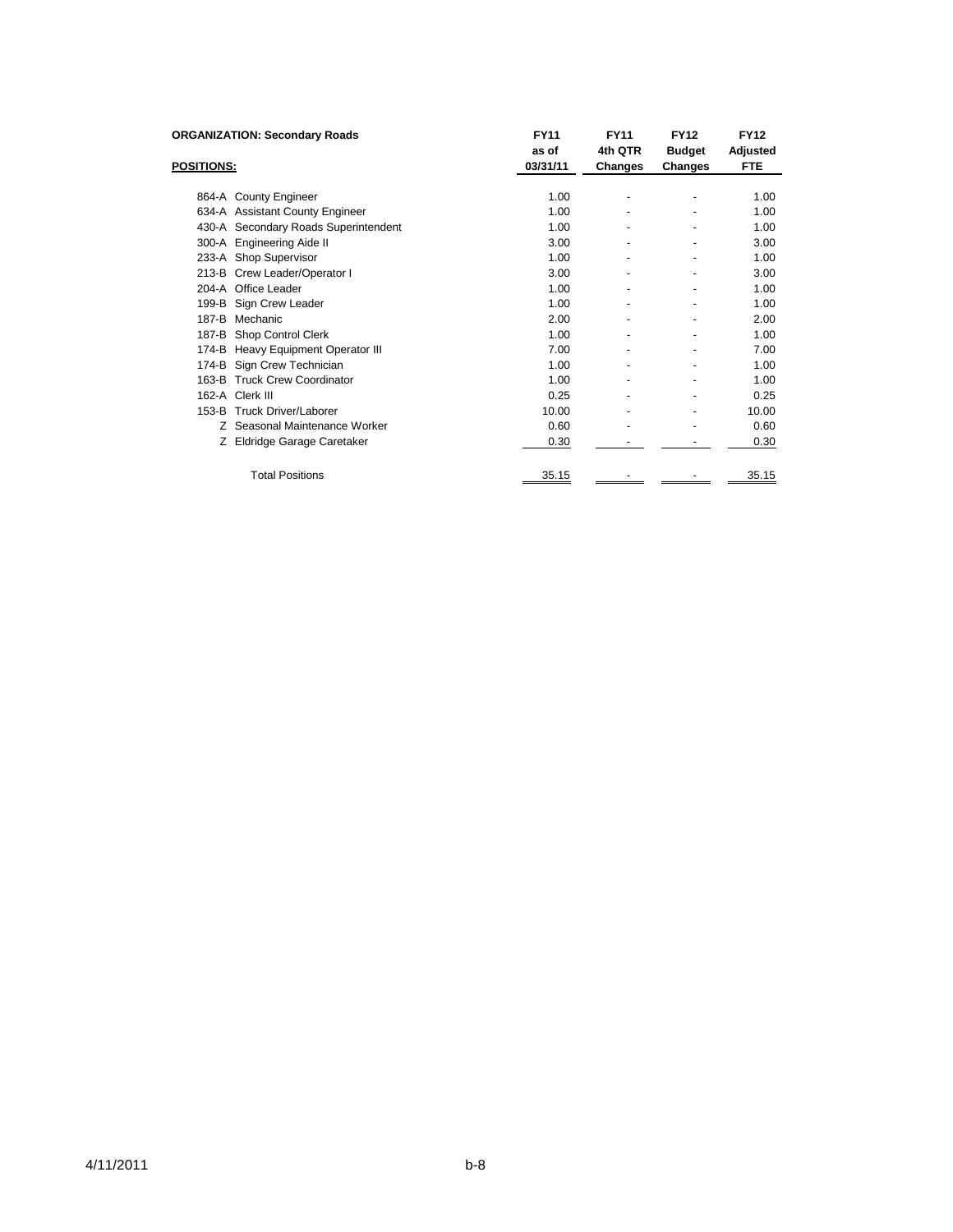|                   | <b>ORGANIZATION: Sheriff</b>                   | <b>FY11</b>              | <b>FY11</b>              | <b>FY12</b>                  | <b>FY12</b>              |
|-------------------|------------------------------------------------|--------------------------|--------------------------|------------------------------|--------------------------|
|                   |                                                | as of                    | 4th QTR                  | <b>Budget</b>                | Adjusted                 |
| <b>POSITIONS:</b> |                                                | 03/31/11                 | Changes                  | <b>Changes</b>               | <b>FTE</b>               |
|                   |                                                |                          |                          |                              |                          |
|                   | X Sheriff                                      | 1.00                     | ÷,                       |                              | 1.00                     |
|                   | Y Chief Deputy                                 | 1.00                     |                          |                              | 1.00                     |
|                   | 705-A Jail Administrator                       | 1.00                     |                          |                              | 1.00                     |
|                   | 540-A Assistant Jail Administrator             | 1.00                     |                          |                              | 1.00                     |
|                   | 519-A Captain                                  | 1.00                     |                          |                              | 1.00                     |
|                   | 505-A Lieutenant                               | 4.00                     |                          |                              | 4.00                     |
|                   | 451-E Sergeant                                 | 6.00                     |                          |                              | 6.00                     |
|                   | 406-A Shift Commander (Corrections Lieutenant) | 2.00                     |                          |                              | 2.00                     |
|                   | 332-A Corrections Sergeant                     | 14.00                    |                          |                              | 14.00                    |
|                   | 332-A Food Service Manager                     | 1.00                     |                          |                              | 1.00                     |
|                   | 329-E Deputy                                   | 31.00                    |                          |                              | 31.00                    |
|                   | 323-A Program Services Coordinator             | 2.00                     |                          | $\overline{a}$               | 2.00                     |
|                   | 300-A Chief Telecommunications Operator        | 1.00                     |                          | (1.00)                       |                          |
|                   | 289-A Classification Specialist                | 2.00                     | $\overline{a}$           |                              | 2.00                     |
|                   | 271-A Lead Public Safety Dispatcher            | 3.00                     | $\overline{a}$           | (3.00)                       | $\overline{\phantom{0}}$ |
|                   | 271-A Office Administrator                     | 1.00                     | ÷,                       | $\qquad \qquad \blacksquare$ | 1.00                     |
|                   | 262-A Lead Bailiff                             | 1.00                     |                          |                              | 1.00                     |
|                   | 252-A Public Safety Dispatcher                 | 8.00                     |                          | (8.00)                       | $\overline{a}$           |
|                   | 246-H Correction Officer                       | 56.00                    |                          | $\overline{a}$               | 56.00                    |
| 220-A Bailiff     |                                                | 11.25                    |                          |                              | 11.25                    |
|                   | 220-A Senior Accounting Clerk-Jail             | 1.00                     |                          |                              | 1.00                     |
|                   | 198-A Alternative Sentencing Coordinator       | 1.00                     |                          |                              | 1.00                     |
|                   | 198-A Senior Clerk                             | 1.00                     |                          | $\overline{a}$               | 1.00                     |
|                   | 191-C Senior Accounting Clerk                  | 1.00                     |                          |                              | 1.00                     |
|                   | 177-A Inmate Services Clerk                    | 1.00                     |                          |                              | 1.00                     |
|                   | 177-C Senior Clerk                             | 1.00                     |                          |                              | 1.00                     |
|                   | 176-H Jail Custodian/Correction Officer        | 5.00                     |                          |                              | 5.00                     |
| 176-H Cook        |                                                | 3.60                     |                          |                              | 3.60                     |
|                   | 162-A Warrant Clerk                            | 1.00                     |                          | (1.00)                       | $\overline{a}$           |
|                   | 162-A Clerk III                                | 3.50                     | $\overline{a}$           | $\overline{a}$               | 3.50                     |
|                   | 141-A Clerk II                                 | $\overline{\phantom{a}}$ | $\overline{a}$           | $\overline{a}$               | $\overline{\phantom{a}}$ |
|                   |                                                |                          |                          |                              |                          |
|                   | <b>Total Positions</b>                         | 167.35                   | $\overline{\phantom{a}}$ | (13.00)                      | 154.35                   |
|                   |                                                |                          |                          |                              |                          |
|                   | <b>ORGANIZATION: Supervisors, Board of</b>     | <b>FY11</b>              | <b>FY11</b>              | <b>FY12</b>                  | <b>FY12</b>              |
|                   |                                                | as of                    | 4th QTR                  | <b>Budget</b>                | Adjusted                 |
| <b>POSITIONS:</b> |                                                | 03/31/11                 | Changes                  | <b>Changes</b>               | <b>FTE</b>               |
|                   |                                                |                          |                          |                              |                          |
|                   | X Supervisor, Chairman                         | 1.00                     |                          |                              | 1.00                     |
|                   | X Supervisor                                   | 4.00                     |                          |                              | 4.00                     |
|                   |                                                |                          |                          |                              |                          |
|                   | <b>Total Positions</b>                         | 5.00                     |                          |                              | 5.00                     |
|                   |                                                |                          |                          |                              |                          |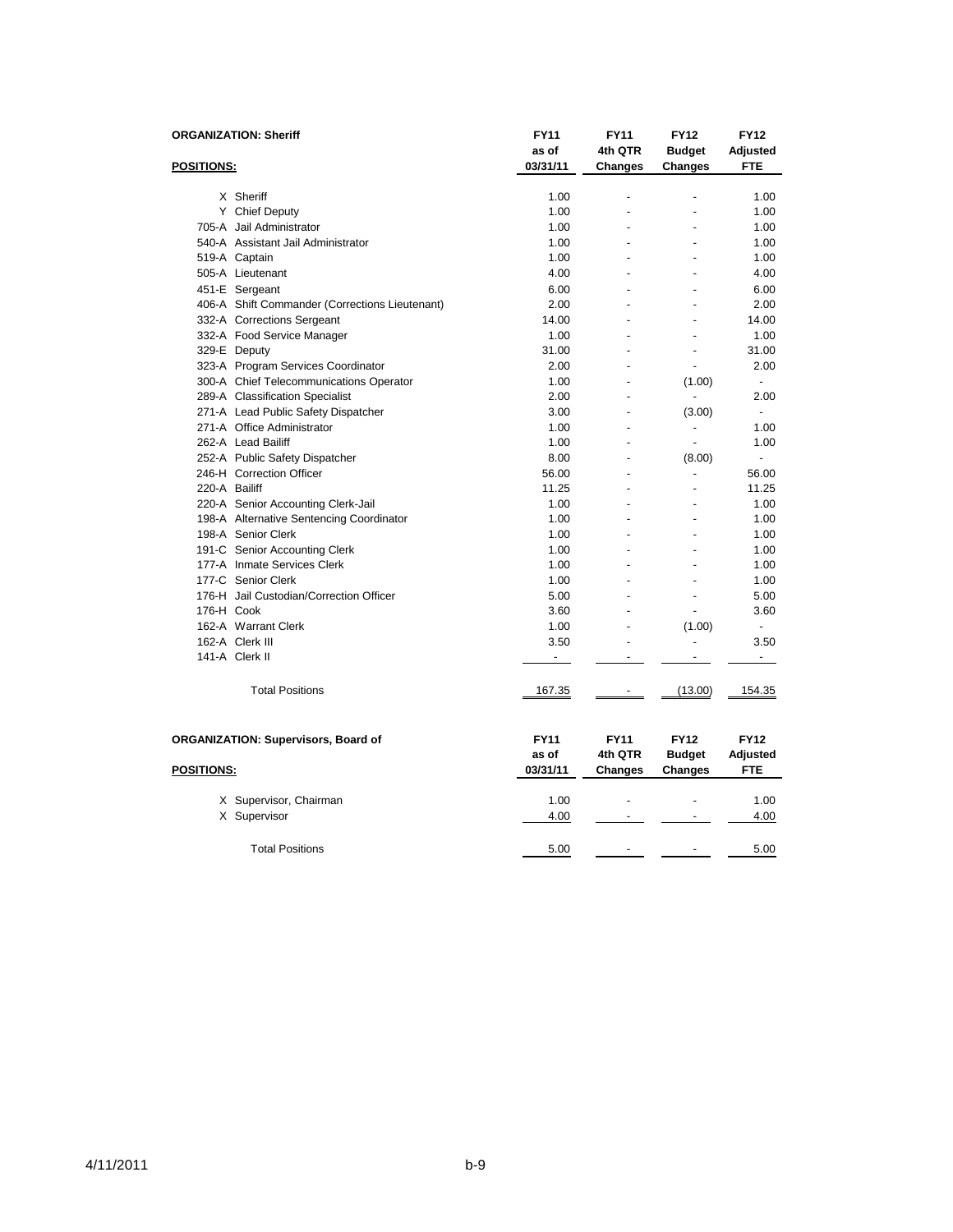| <b>ORGANIZATION: Treasurer</b><br><b>POSITIONS:</b> | <b>FY11</b><br>as of<br>03/31/11 | <b>FY11</b><br>4th QTR<br>Changes | <b>FY12</b><br><b>Budget</b><br>Changes | <b>FY12</b><br>Adjusted<br><b>FTE</b> |
|-----------------------------------------------------|----------------------------------|-----------------------------------|-----------------------------------------|---------------------------------------|
|                                                     |                                  |                                   |                                         |                                       |
| X Treasurer                                         | 1.00                             | $\overline{\phantom{a}}$          | -                                       | 1.00                                  |
| 611-A Financial Management Supervisor               | 1.00                             | $\overline{\phantom{a}}$          | -                                       | 1.00                                  |
| 556-A Operations Manager                            | 1.00                             |                                   | -                                       | 1.00                                  |
| 382-A County General Store Manager                  | 1.00                             | $\overline{\phantom{a}}$          | -                                       | 1.00                                  |
| 332-A Tax Accounting Specialist                     | 1.00                             | ٠                                 | $\blacksquare$                          | 1.00                                  |
| 332-A Motor Vehicle Supervisor                      | 1.00                             | $\blacksquare$                    | $\blacksquare$                          | 1.00                                  |
| 191-C Cashier                                       | 1.00                             | $\overline{\phantom{a}}$          | -                                       | 1.00                                  |
| 177-A Senior Clerk                                  | 1.00                             | $\overline{\phantom{a}}$          | (1.00)                                  |                                       |
| 177-C Accounting Clerk - Treasurer                  | 3.00                             | $\blacksquare$                    | $\blacksquare$                          | 3.00                                  |
| 162-C Clerk III                                     | 1.00                             |                                   | -                                       | 1.00                                  |
| 141-C Clerk II                                      | 15.60                            |                                   | 1.40                                    | 15.60                                 |
|                                                     | 27.60                            |                                   | 0.40                                    | 27.60                                 |